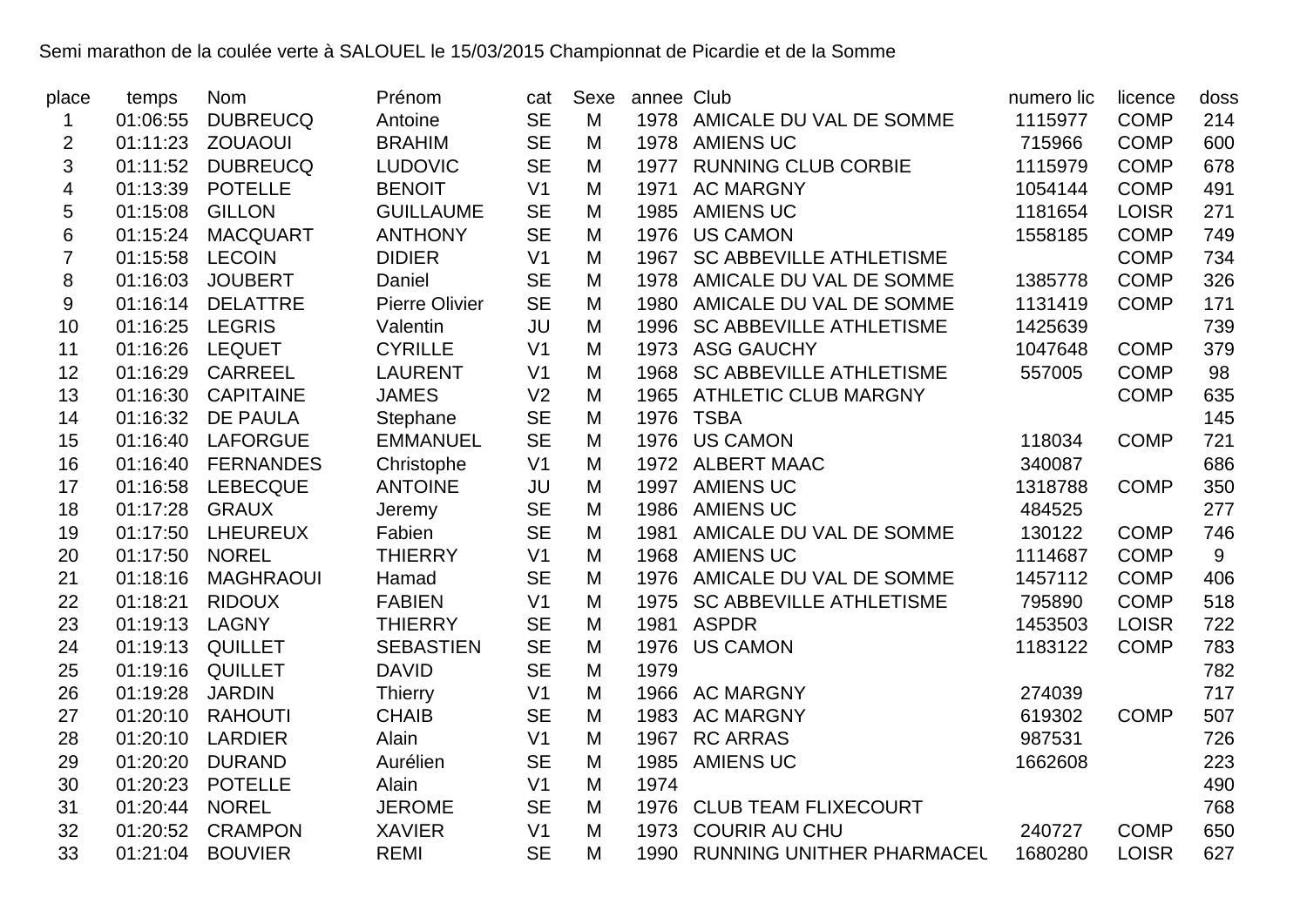| 34 | 01:21:08        | <b>MORTEL</b>                  | <b>LAURENT</b>       | V <sub>1</sub> | M |      | 1974 AMIENS UC                      | 1644705 | <b>COMP</b> | 446 |
|----|-----------------|--------------------------------|----------------------|----------------|---|------|-------------------------------------|---------|-------------|-----|
| 35 | 01:21:42        | <b>DUCHATEL</b>                | <b>Benoit</b>        | <b>SE</b>      | M | 1980 | <b>US CAMON</b>                     | 1556555 |             | 215 |
| 36 | 01:22:06        | <b>MELET</b>                   | Vincent              | <b>SE</b>      | M | 1979 | <b>RUNNING CLUB CORBIE</b>          | 1019352 |             | 421 |
| 37 | 01:22:07        | <b>DELANGUE</b>                | Frédéric             | V <sub>1</sub> | M | 1971 | AMICALE DU VAL DE SOMME             | 1390589 | <b>COMP</b> | 166 |
| 38 | 01:22:11        | <b>BIVILLE</b>                 | Vincent              | <b>SE</b>      | M |      | 1982 AMICALE DU VAL DE SOMME        | 1299732 | <b>COMP</b> | 52  |
| 39 | 01:22:17        | <b>FAURY</b>                   | Emmanuel             | V <sub>1</sub> | M | 1972 | <b>SC ABBEVILLE ATHLETISME</b>      | 1652291 |             | 230 |
| 40 | 01:22:27        | <b>GRIMAUX</b>                 | <b>CLEMENT</b>       | ES             | M | 1994 |                                     |         |             | 282 |
| 41 | 01:22:44        | <b>SOUFFLET</b>                | <b>STEPHANE</b>      | <b>SE</b>      | M |      | <b>ALBERT MAAC</b>                  | 1605233 | <b>COMP</b> | 548 |
| 42 | 01:23:04        | <b>LELOIR</b>                  | Sylvain              | <b>SE</b>      | M | 1981 |                                     |         |             | 741 |
| 43 | 01:23:08        | <b>VUE</b>                     | <b>FREDERIC</b>      | V <sub>1</sub> | M |      | 1967 AMICALE DU VAL DE SOMME        | 1293996 | <b>COMP</b> | 589 |
| 44 | 01:23:56        | <b>BENTEUR</b>                 | Jérôme               | V <sub>1</sub> | M | 1973 | <b>C.O.S. VILLERS ATHLETISME</b>    | 1001490 |             | 617 |
| 45 | 01:24:27        | <b>LEBLANC</b>                 | Guillaume            | <b>SE</b>      | M | 1982 |                                     |         |             | 352 |
| 46 | 01:24:30        | <b>HAUDIQUEZ</b>               | Raphaël              | V <sub>1</sub> | M |      | 1975 CUJA BIKE                      |         |             | 294 |
| 47 | 01:24:37        | <b>CAUHET</b>                  | Cedric               | <b>SE</b>      | M | 1978 | <b>SC ABBEVILLE ATHLETISME</b>      | 1156495 |             | 104 |
| 48 | 01:24:42        | <b>VANSUYT</b>                 | Guillaume            | JU             | M | 1996 | <b>ALBERT MAAC</b>                  | 1560332 |             | 579 |
| 49 | 01:24:46        | <b>PATTE</b>                   | Andre                | V <sub>1</sub> | M | 1968 | AMICALE DU VAL DE SOMME             | 1298930 | <b>COMP</b> | 772 |
| 50 | 01:24:51        | <b>MORELLE</b>                 | <b>JEAN-PHILIPPE</b> | V <sub>1</sub> | M |      | 1972 AMIENS UC                      | 1287790 | <b>COMP</b> | 444 |
| 51 | 01:25:01        | <b>FREVILLE</b>                | <b>OLIVIER</b>       | V <sub>1</sub> | M | 1970 | <b>SC ABBEVILLE ATHLETISME</b>      | 666208  | <b>COMP</b> | 259 |
| 52 | 01:25:02        | <b>FREVILLE</b>                | <b>VALERIE</b>       | V <sub>1</sub> | F | 1970 | <b>SC ABBEVILLE ATHLETISME</b>      | 666214  | <b>COMP</b> | 260 |
| 53 | 01:25:02        | <b>BRENET</b>                  | <b>MATHIEU</b>       | V <sub>1</sub> | M | 1975 | AMICALE DU VAL DE SOMME             | 1062550 | <b>COMP</b> | 75  |
| 54 | 01:25:09        | <b>HOLLEVILLE</b>              | <b>BERTRAND</b>      | V <sub>1</sub> | M | 1971 | AMICALE NEUFCHATEL ATHLETI          | 1017707 | <b>COMP</b> | 711 |
| 55 | 01:25:23        | <b>CHAMPION</b>                | Johan                | <b>SE</b>      | M | 1988 | ENTENTE SPORTIVE NANTERRE TRIATHLON |         |             | 106 |
| 56 | 01:25:33        | <b>COUPEL</b>                  | Christophe           | <b>SE</b>      | M | 1977 | <b>SC ABBEVILLE TRIATHLON</b>       | A64126L |             | 126 |
| 57 | 01:25:35        | <b>PLANQUES</b>                | Francois             | ES             | M | 1993 |                                     |         |             | 485 |
| 58 | 01:26:16        | <b>FRANCIER</b>                | Pierre               | <b>SE</b>      | M |      | 1984 LES FOULEES FLESSELLOISES      | 1747071 |             | 256 |
| 59 | 01:26:20        | <b>KADDECHE</b>                | <b>ABDELKRIM</b>     | V3             | M |      | 1947 AMICALE DU VAL DE SOMME        | 430276  | <b>COMP</b> | 328 |
| 60 | 01:26:20        | <b>MICHEL</b>                  | Benjamin             | <b>SE</b>      | M | 1987 | <b>AMIENS UC</b>                    | 1728826 |             | 426 |
| 61 | 01:26:22        | <b>SERAFFIN</b>                | <b>Bertrand</b>      | V <sub>2</sub> | M | 1962 | <b>ALBERT MAAC</b>                  | 436737  |             | 792 |
| 62 | 01:26:34        | <b>BILLET</b>                  | <b>PATRICK</b>       | V <sub>1</sub> | M | 1968 | AMICALE DU VAL DE SOMME             | 1377722 | <b>COMP</b> | 618 |
| 63 | 01:26:37        | <b>BUTIN</b>                   | <b>NICOLAS</b>       | <b>SE</b>      | M | 1983 |                                     |         |             | 83  |
| 64 | 01:26:41 VICART |                                | <b>KEVIN</b>         | <b>SE</b>      | M |      | 1988 AMICALE DU VAL DE SOMME        | 1298481 | <b>COMP</b> | 803 |
| 65 | 01:26:43        | <b>JIMENEZ</b>                 | Romuald              | V <sub>1</sub> | M |      | 1972 US CAMON                       | 1740938 |             | 322 |
| 66 | 01:26:46        | <b>DERAMOND</b>                | Cecile               | V <sub>1</sub> | F |      | 1974 AMIENS UC                      | 1556270 |             | 184 |
| 67 | 01:26:59        | <b>MOREAU</b>                  | <b>LAURENT</b>       | V <sub>1</sub> | M |      | 1972 AC MARGNY                      | 665885  | <b>COMP</b> | 440 |
| 68 | 01:27:49        | <b>DUBOIS</b>                  | <b>FLAVIEN</b>       | <b>SE</b>      | M |      | 1984 AMIENS TRIATHLON               |         |             | 213 |
| 69 | 01:27:49        | <b>GRONIER DIT ROL William</b> |                      | <b>SE</b>      | M |      | 1980 COURIR A ABBEVILLE             | 1706269 |             | 703 |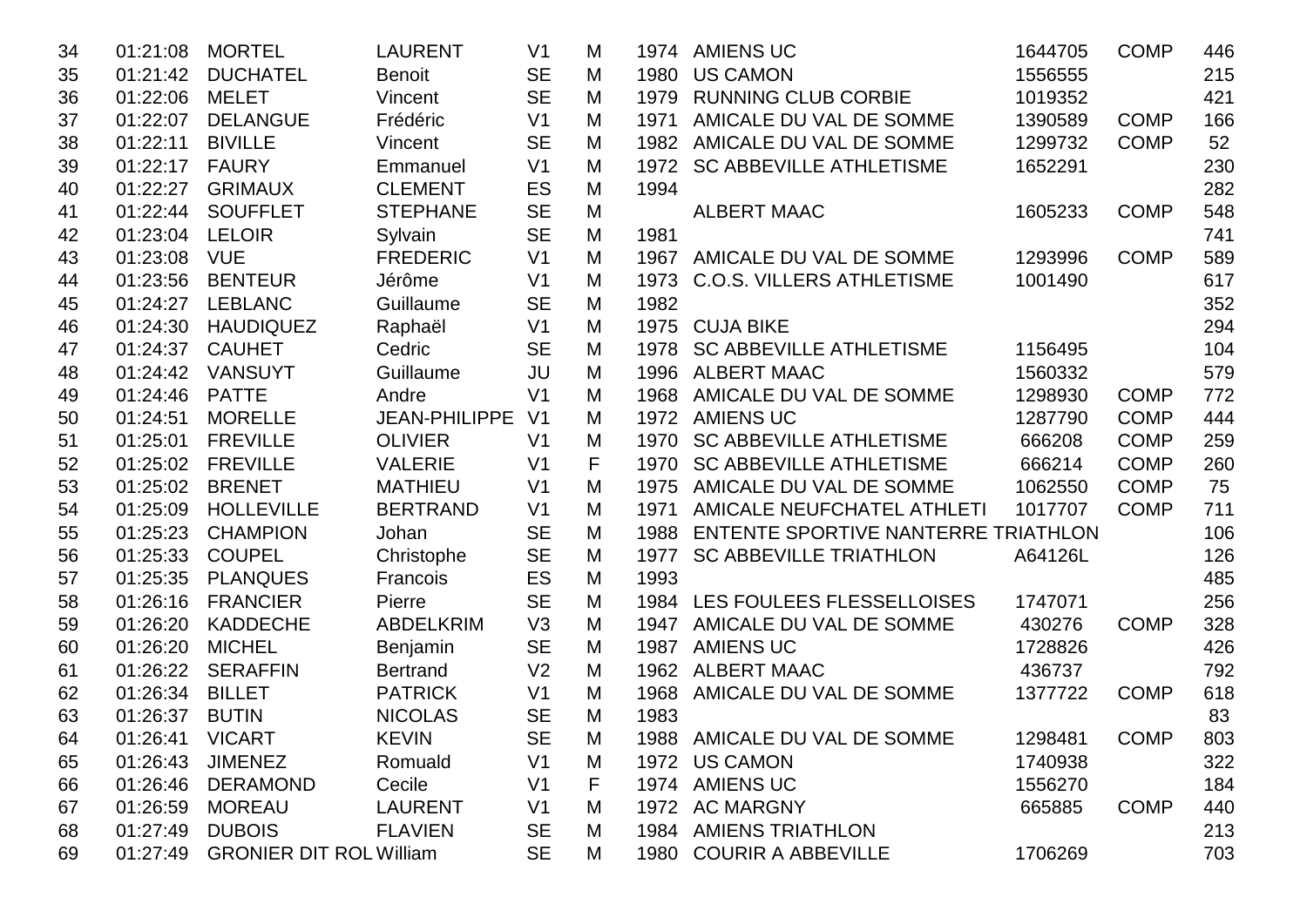| 70  | 01:28:03 | <b>BETTAN</b>     | Mikael            | <b>SE</b>      | M |          | 1981 AMIENS UC                | 1645137 |              | 46          |
|-----|----------|-------------------|-------------------|----------------|---|----------|-------------------------------|---------|--------------|-------------|
| 71  | 01:28:17 | <b>HURTELLE</b>   | <b>Benoit</b>     | <b>SE</b>      | M | 1979     |                               |         |              | 316         |
| 72  | 01:28:17 | <b>BUIRE</b>      | <b>MORGAN</b>     | JU             | M |          | 1997 ASG GAUCHY               | 1749054 | <b>COMP</b>  | 633         |
| 73  | 01:28:37 | <b>ACCART</b>     | Romain            | <b>SE</b>      | M | 1987     |                               |         |              | 6           |
| 74  | 01:28:38 | <b>FRANÇOIS</b>   | Eric              | V <sub>2</sub> | M | 1963     |                               |         |              | 694         |
| 75  | 01:28:39 | <b>POTREL</b>     | Severine          | <b>SE</b>      | F |          | 1976 SC ABBEVILLE ATHLETISME  | 809311  |              | 492         |
| 76  | 01:28:39 | <b>DELOUARD</b>   | Arnaud            | V <sub>1</sub> | M | 1972     |                               |         |              | 176         |
| 77  | 01:28:43 | <b>LERAILLEZ</b>  | Eric              | V <sub>1</sub> | M | 1970     |                               |         |              | 742         |
| 78  | 01:28:45 | <b>BOIDIN</b>     | Pierre            | V <sub>1</sub> | M |          | 1966 PICQUIGNY RUNNING CLUB   | 376633  |              | 620         |
| 79  | 01:28:46 | <b>BAILLEUX</b>   | Remi              | <b>SE</b>      | M | 1979     | <b>RUNNING CLUB CORBIE</b>    | 1589446 |              | 607         |
| 80  | 01:28:54 | <b>DUCHAUSSOY</b> | <b>BASTIEN</b>    | <b>SE</b>      | M | 1984     |                               |         |              | 216         |
| 81  | 01:28:55 | <b>LECLERCQ</b>   | <b>DAVID</b>      | V <sub>1</sub> | M |          | 1974 COS CAP                  |         |              | 356         |
| 82  | 01:28:57 | LEBAN             | <b>Nicolas</b>    | V <sub>1</sub> | M |          | 1969 AMIENS UC                | 1297118 |              | 349         |
| 83  | 01:29:06 | <b>LECLERCQ</b>   | <b>JEAN-MARC</b>  | V <sub>2</sub> | M | 1964     |                               |         |              | 358         |
| 84  | 01:29:06 | <b>GOLABEK</b>    | Eric              | <b>SE</b>      | M | 1978 HET |                               |         |              | 700         |
| 85  | 01:29:08 | <b>WATERLOT</b>   | Fabien            | V <sub>1</sub> | M |          | 1975 US BIACHE                | 294136  |              | 592         |
| 86  | 01:29:10 | <b>POTAGE</b>     | <b>CYRIL</b>      | <b>SE</b>      | M |          | <b>ALBERT MAAC</b>            | 1427043 | <b>COMP</b>  | 489         |
| 87  | 01:29:10 | <b>CAUET</b>      | Claude            | V <sub>2</sub> | M |          | 1962 ALBERT MAAC              | 1380506 |              | 102         |
| 88  | 01:29:13 | <b>PREVOST</b>    | Sébastien         | <b>SE</b>      | M | 1978     | <b>DREAL TEAM</b>             |         |              | 497         |
| 89  | 01:29:18 | <b>DUFOUR</b>     | <b>DOMINIQUE</b>  | V <sub>1</sub> | M |          | 1967 AMICALE DU VAL DE SOMME  | 1236881 | <b>COMP</b>  | 218         |
| 90  | 01:29:19 | <b>COQUET</b>     | <b>JONATHAN</b>   | <b>SE</b>      | M |          | 1978 COURIR A ABBEVILLE       | 1678420 | <b>LOISR</b> | 647         |
| 91  | 01:29:20 | <b>DEFOSSE</b>    | <b>STEPHANE</b>   | V <sub>2</sub> | M | 1965     |                               |         |              | 157         |
| 92  | 01:29:25 | <b>COZETTE</b>    | <b>LUDOVIC</b>    | <b>SE</b>      | M |          | 1977 US CAMON                 | 1743576 | <b>LOISR</b> | 131         |
| 93  | 01:29:31 | <b>HURE</b>       | Florian           | <b>SE</b>      | M | 1991     |                               |         |              | 713         |
| 94  | 01:29:32 | <b>COUVREUR</b>   | Frederic          | <b>SE</b>      | M |          | 1977 ESPRIT RUN               | 1420138 |              | 649         |
| 95  | 01:29:36 | ANDRE             | <b>STEPHANE</b>   | V <sub>1</sub> | M |          | 1973 AMICALE DU VAL DE SOMME  | 1217206 | <b>LOISR</b> | 602         |
| 96  | 01:29:46 | <b>DARTUS</b>     | <b>GERARD</b>     | V <sub>2</sub> | M |          | 1957 AMICALE DU VAL DE SOMME  | 1280604 | <b>COMP</b>  | 140         |
| 97  | 01:29:48 | <b>JOLY</b>       | <b>CHRISTOPHE</b> | V <sub>1</sub> | M | 1971     | <b>CUJA BIKE</b>              |         |              | 323         |
| 98  | 01:29:48 | <b>REBOURGEON</b> | <b>REMY</b>       | <b>SE</b>      | M |          | 1982 PROCTER ET GAMBLE AMIENS |         |              | 511         |
| 99  | 01:29:48 | <b>VRIDAUD</b>    | <b>Benjamin</b>   | <b>SE</b>      | M |          | 1977 RUNNING CLUB CORBIE      | 1311656 |              | 805         |
| 100 | 01:29:49 | LADENT            | Sebastien         | V <sub>1</sub> | M |          | 1972 RUNNING CLUB CORBIE      | 1188800 |              | 334         |
| 101 | 01:29:49 | <b>MAZURIER</b>   | <b>LAURENT</b>    | V <sub>1</sub> | M |          | 1974 AMICALE DU VAL DE SOMME  | 1548729 | <b>LOISR</b> | 420         |
| 102 | 01:29:50 | <b>FERKIOUI</b>   | Ali               | V <sub>1</sub> | M |          | 1967 AMICALE DU VAL DE SOMME  | 1291516 | <b>LOISR</b> | 684         |
| 103 | 01:29:51 | <b>BRENET</b>     | Laurent           | V <sub>1</sub> | M |          | 1970 CO EU BRESLE             | 1062515 |              | 629         |
| 104 | 01:29:54 | <b>LYON</b>       | Francois          | V <sub>2</sub> | M |          | 1957 CHANTILLY ATHLETISME     | 1304795 |              | 402         |
| 105 | 01:29:54 | <b>DOYEN</b>      | <b>THOMAS</b>     | <b>SE</b>      | М |          | 1981 ESPRIT RUN               | 773681  | <b>COMP</b>  | $\mathbf 1$ |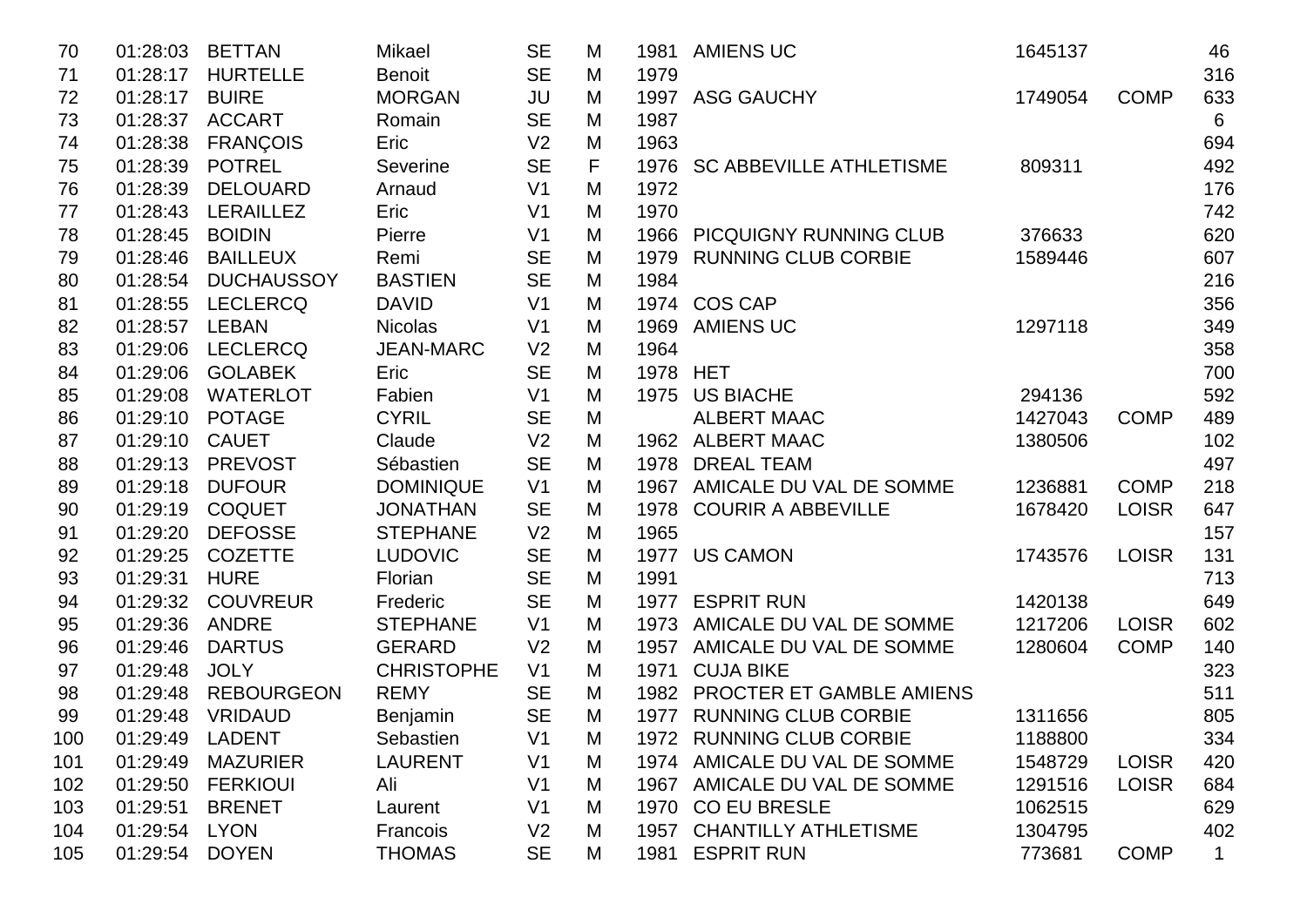| 106 | 01:29:55 | <b>FOURMANOIR</b>  | Guillaume         | <b>SE</b>      | M | 1976 | <b>AMIENS UC</b>               | 1383397 |              | 246 |
|-----|----------|--------------------|-------------------|----------------|---|------|--------------------------------|---------|--------------|-----|
| 107 | 01:29:57 | <b>MASSALON</b>    | Dominique         | V <sub>2</sub> | M | 1963 | <b>SC ABBEVILLE ATHLETISME</b> | 1205188 |              | 417 |
| 108 | 01:29:58 | <b>FROMENT</b>     | Fabrice           | V <sub>1</sub> | M | 1966 | <b>RUNNING CLUB CORBIE</b>     | 786086  |              | 261 |
| 109 | 01:29:59 | <b>MAGNIEZ</b>     | Cyril             | <b>SE</b>      | M | 1992 |                                |         |              | 751 |
| 110 | 01:30:00 | <b>ALFRED</b>      | <b>CHRISTOPHE</b> | V <sub>1</sub> | M |      | 1974 AMICALE DU VAL DE SOMME   | 1548728 | <b>LOISR</b> | 583 |
| 111 | 01:30:02 | <b>DEWITTE</b>     | Laurent           | <b>SE</b>      | M | 1977 | <b>US CAMON</b>                | 1664366 |              | 195 |
| 112 | 01:30:05 | <b>CRATERE</b>     | <b>WILFRID</b>    | V <sub>1</sub> | M | 1969 |                                |         |              | 651 |
| 113 | 01:30:06 | <b>COULMONT</b>    | Alain             | V <sub>2</sub> | M | 1965 | <b>SC ABBEVILLE ATHLETISME</b> | 1196327 |              | 125 |
| 114 | 01:30:17 | <b>HEYMAN</b>      | Romain            | <b>SE</b>      | M | 1977 | <b>US CAMON</b>                | 450881  |              | 303 |
| 115 | 01:30:20 | <b>VAQUETTE</b>    | Frédéric          | V <sub>1</sub> | M | 1971 | <b>RUNNING CLUB CORBIE</b>     | 1481450 |              | 580 |
| 116 | 01:30:33 | <b>CARON</b>       | Mickael           | V <sub>1</sub> | M | 1971 | AMICALE DU VAL DE SOMME        | 1512507 | <b>LOISR</b> | 641 |
| 117 | 01:30:45 | <b>BOULAIN</b>     | <b>CHRISTOPHE</b> | V <sub>1</sub> | M | 1975 | <b>ALBERT MAAC</b>             |         |              | 624 |
| 118 | 01:30:50 | <b>DAVID</b>       | Anthony           | <b>SE</b>      | M | 1981 | <b>AMIENS UC</b>               | 1474070 |              | 657 |
| 119 | 01:30:54 | <b>HART</b>        | Christophe        | V <sub>1</sub> | M | 1970 |                                |         |              | 292 |
| 120 | 01:31:00 | <b>DEPOILLY</b>    | Cedric            | <b>SE</b>      | M | 1983 | <b>AMIENS TRIATHLON</b>        |         |              | 182 |
| 121 | 01:31:16 | <b>RACINE</b>      | Jean Denis        | V <sub>1</sub> | M | 1971 | <b>RUNNING CLUB CORBIE</b>     | 1402860 |              | 506 |
| 122 | 01:31:28 | <b>VASSEUR</b>     | Christophe        | V <sub>1</sub> | M |      | 1966 AMIENS UC                 | 1465628 |              | 581 |
| 123 | 01:31:33 | <b>VERDIER</b>     | <b>OLIVIER</b>    | <b>SE</b>      | M | 0    | <b>RUNNING CLUB CORBIE</b>     | 130624  | <b>LOISR</b> | 582 |
| 124 | 01:31:37 | <b>REGNARD</b>     | <b>DAVID</b>      | V <sub>1</sub> | M | 1973 | <b>AMIENS UC</b>               | 628919  | <b>COMP</b>  | 512 |
| 125 | 01:31:39 | <b>BLERIOT</b>     | François          | V <sub>1</sub> | M | 1969 | DRUCAT TOUTES JAMBES           | 592331  |              | 55  |
| 126 | 01:31:41 | <b>ROGER</b>       | Jerome            | V <sub>1</sub> | M | 1973 | <b>US CAMON</b>                | 1629103 |              | 785 |
| 127 | 01:31:45 | <b>BEGUE</b>       | Jean Claude       | <b>SE</b>      | M | 1977 |                                |         |              | 614 |
| 128 | 01:31:51 | <b>SEGUIN</b>      | <b>JEAN-LUC</b>   | V <sub>2</sub> | M | 1965 | AMICALE DU VAL DE SOMME        | 1375528 | <b>LOISR</b> | 544 |
| 129 | 01:31:52 | <b>LECOIN</b>      | <b>ARMAND</b>     | V <sub>4</sub> | M | 1945 | AMICALE DU VAL DE SOMME        | 1368822 | <b>COMP</b>  | 733 |
| 130 | 01:31:53 | <b>FORTIN</b>      | <b>Bertrand</b>   | V <sub>2</sub> | M | 1965 |                                |         |              | 691 |
| 131 | 01:31:53 | <b>MACQUET</b>     | <b>SAMUEL</b>     | V <sub>2</sub> | M | 1965 | AMICALE DU VAL DE SOMME        | 181039  | <b>LOISR</b> | 405 |
| 132 | 01:32:11 | <b>BOURLET</b>     | Mathieu           | <b>SE</b>      | M | 1991 | <b>BEAUVAIS TRIATHLON</b>      |         |              | 72  |
| 133 | 01:32:19 | <b>TIRET</b>       | Edouard           | <b>SE</b>      | M | 1991 |                                |         |              | 563 |
| 134 | 01:32:40 | <b>NEBLING</b>     | Vincent           | V <sub>1</sub> | M | 1971 | LES FOULÉES FLESSELLOISES      | 776196  |              | 452 |
| 135 | 01:32:48 | LEDRU              | <b>JEROME</b>     | V <sub>1</sub> | M |      | 1973 AMICALE DU VAL DE SOMME   | 1390354 | <b>COMP</b>  | 365 |
| 136 | 01:32:53 | <b>MISIURNY</b>    | <b>Nicolas</b>    | <b>SE</b>      | M |      | 1982 VYTAJOG                   | 1681362 |              | 764 |
| 137 | 01:32:54 | <b>DISEGNI</b>     | <b>FABRICE</b>    | V <sub>2</sub> | M | 1962 |                                |         |              | 200 |
| 138 | 01:32:54 | <b>EL HAMDAOUI</b> | <b>MOSTAFA</b>    | V <sub>2</sub> | M |      | 1962 US CAMON                  | 1226112 | <b>LOISR</b> | 682 |
| 139 | 01:32:55 | <b>PANSERI</b>     | Matthieu          | <b>SE</b>      | M |      | 1977 ESPRIT RUN                | 1651626 |              | 463 |
| 140 | 01:33:05 | <b>TISON</b>       | <b>LUDOVIC</b>    | V <sub>2</sub> | M |      | 1963 AMICALE DU VAL DE SOMME   | 1187218 | <b>LOISR</b> | 564 |
| 141 | 01:33:11 | <b>BELHANDOUZ</b>  | Sebastien         | V <sub>1</sub> | М | 1975 |                                |         |              | 616 |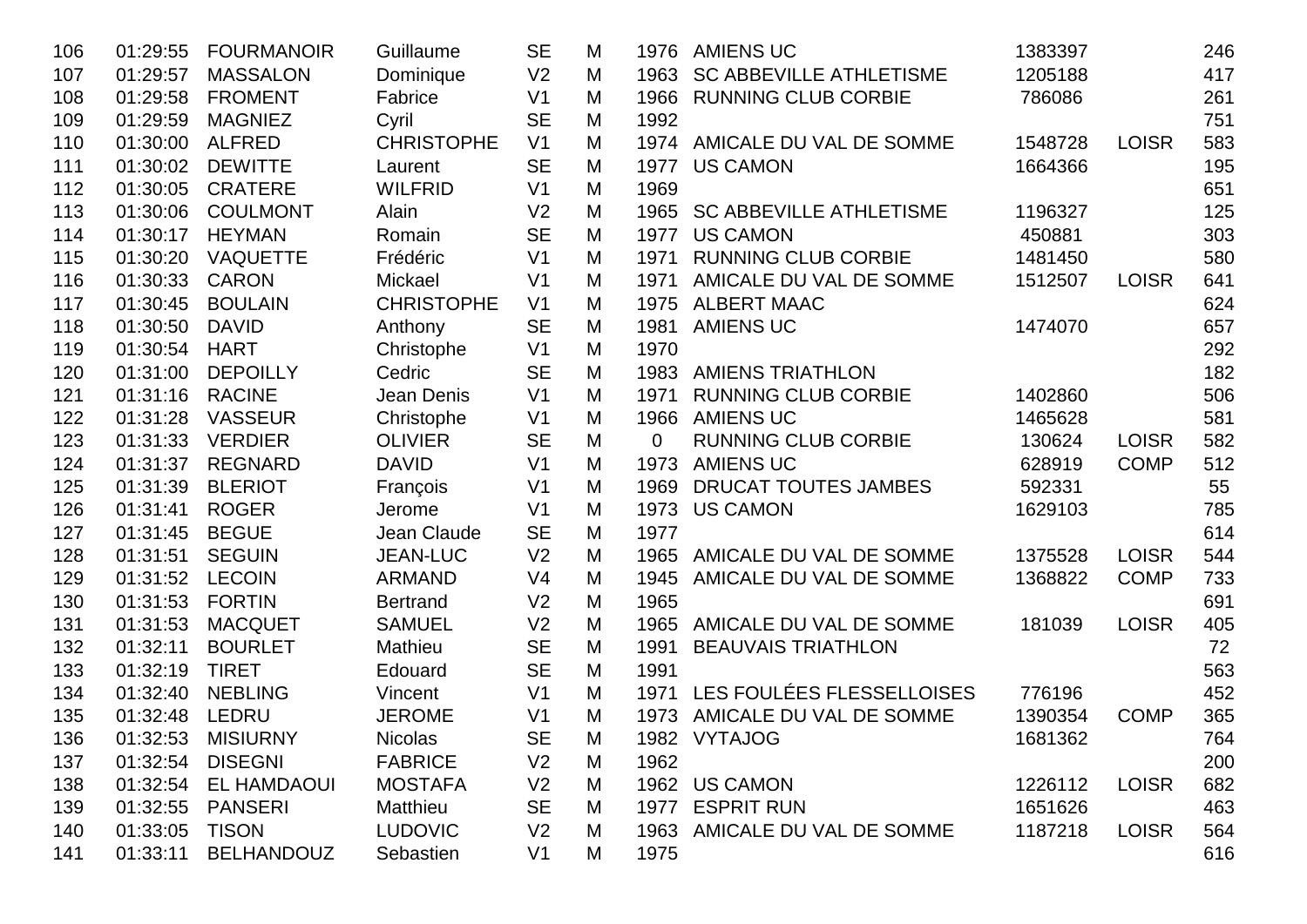| 142 | 01:33:12       | <b>LASSAIRE</b>  | <b>BENOIT</b>      | V <sub>1</sub> | M |      | 1971 AMIENS UC                           | 1640371 | <b>COMP</b>  | 343 |
|-----|----------------|------------------|--------------------|----------------|---|------|------------------------------------------|---------|--------------|-----|
| 143 | 01:33:17       | <b>DEGARDIN</b>  | <b>STEVEN</b>      | <b>SE</b>      | M |      | 1984 ESPRIT RUN                          | 1411882 | <b>COMP</b>  | 158 |
| 144 | 01:33:31       | <b>JOLY</b>      | <b>Thierry</b>     | V <sub>1</sub> | M | 1973 |                                          |         |              | 325 |
| 145 | 01:33:32       | <b>DELENCLOS</b> | Philippe           | V <sub>1</sub> | M |      | 1966 SC ABBEVILLE ATHLETISME             | 428666  |              | 173 |
| 146 | 01:33:43       | <b>CARDON</b>    | <b>JEAN-CLAUDE</b> | V3             | M |      | 1955 ESPRIT RUN                          | 1214973 | <b>COMP</b>  | 91  |
| 147 | 01:33:48       | <b>RIQUIEZ</b>   | François           | V <sub>2</sub> | M | 1962 |                                          |         |              | 522 |
| 148 | 01:33:54       | <b>NANTOIS</b>   | Franck             | V <sub>1</sub> | M |      | 1974 RUNNING CLUB CORBIE                 | 1447261 |              | 766 |
| 149 | 01:33:58       | <b>FOURNIER</b>  | Yohann             | <b>SE</b>      | M | 1979 |                                          |         |              | 251 |
| 150 | 01:34:01       | <b>ZITOUNI</b>   | Nouredine          | V <sub>2</sub> | M |      | 1963 VYTAJOG                             |         |              | 599 |
| 151 | 01:34:07       | <b>BRUNET</b>    | Olivier            | <b>SE</b>      | M | 1979 |                                          |         |              | 79  |
| 152 | 01:34:12       | <b>ZEISLER</b>   | <b>KARL</b>        | V <sub>1</sub> | M | 1970 | <b>HAILLES SOLIDAIRE</b>                 |         |              | 598 |
| 153 | 01:34:14       | <b>GERVOISE</b>  | <b>DIMITRI</b>     | V <sub>1</sub> | M |      | 1974 VALEO                               | 1212844 | <b>LOISR</b> | 269 |
| 154 | 01:34:19       | <b>STAROSTA</b>  | Xavier             | <b>SE</b>      | M | 1976 | <b>PROCTER ET GAMBLE AMIENS</b>          |         |              | 551 |
| 155 | 01:34:21       | <b>MISIURNY</b>  | Marc               | V3             | M | 1955 | <b>VYTAJOG</b>                           | 1523315 |              | 433 |
| 156 | 01:34:23       | <b>HOUTE</b>     | <b>VALERIE</b>     | <b>SE</b>      | F | 1983 | <b>ENTENTE OISE ATHLETISME</b>           | 235268  | <b>COMP</b>  | 312 |
| 157 | 01:34:24       | <b>BELHADJ</b>   | <b>CHERIF</b>      | V <sub>1</sub> | M | 1969 | AMICALE DU VAL DE SOMME                  |         | <b>LOISR</b> | 191 |
| 158 | 01:34:25       | <b>MINARD</b>    | <b>GILLES</b>      | V <sub>2</sub> | M | 1964 |                                          |         |              | 763 |
| 159 | 01:34:26       | <b>LAGACHE</b>   | <b>STEPHANE</b>    | V <sub>1</sub> | M |      | 1969 ESPRIT RUN                          | 1198388 | <b>LOISR</b> | 335 |
| 160 | 01:34:38       | LAVALEE          | <b>NICOLAS</b>     | <b>SE</b>      | M | 1977 | <b>AMIENS UC</b>                         | 1654543 | <b>COMP</b>  | 345 |
| 161 | 01:34:42       | PRUD'HOMME       | <b>JEAN-PIERRE</b> | V <sub>2</sub> | M | 1959 | AMICALE DU VAL DE SOMME                  | 126530  | <b>LOISR</b> | 499 |
| 162 | 01:34:43       | <b>PERREE</b>    | <b>VIRGINIE</b>    | <b>SE</b>      | F | 1976 | <b>COURIR A ABBEVILLE</b>                | 810456  | <b>LOISR</b> | 474 |
| 163 | 01:34:47       | <b>FLAMENT</b>   | Cédric             | <b>SE</b>      | M | 1989 |                                          |         |              | 238 |
| 164 | 01:34:51       | <b>MARQUANT</b>  | <b>DANIEL</b>      | V <sub>2</sub> | M | 1958 |                                          |         |              | 757 |
| 165 | 01:34:53       | <b>THIOU</b>     | Ludovic            | V <sub>1</sub> | M |      | 1972 SAINT JUST ATHLETISME               | 1432429 |              | 795 |
| 166 | 01:35:01       | <b>OGEZ</b>      | <b>Thierry</b>     | V <sub>2</sub> | M | 1962 | AMICALE DU VAL DE SOMME                  | 1176126 | <b>LOISR</b> | 458 |
| 167 | 01:35:09       | <b>WYCKAERT</b>  | Christian          | V <sub>2</sub> | M |      | 1956 AMICALE DU VAL DE SOMME             | 1062544 | <b>LOISR</b> | 596 |
| 168 | 01:35:18       | <b>BINET</b>     | <b>ERIC</b>        | V <sub>1</sub> | M | 1969 | <b>SPORT NATURE DOMARTOIS</b>            |         |              | 49  |
| 169 | 01:35:19       | <b>CASCALES</b>  | Laurent            | V <sub>1</sub> | M | 1969 | <b>US CAMON</b>                          | 1461184 |              | 100 |
| 170 | 01:35:23       | <b>FRANCOIS</b>  | <b>ERIC</b>        | <b>SE</b>      | M | 1984 |                                          |         |              | 693 |
| 171 | 01:35:24       | <b>DEMOL</b>     | <b>LUDOVIC</b>     | V <sub>1</sub> | M |      | 1972 AMIENS UC                           | 1333357 | <b>COMP</b>  | 177 |
| 172 | 01:35:25 COSTA |                  | Charles            | <b>SE</b>      | M |      | 1976 COURSE A PIED BEAUVAIS OISE 1651636 |         |              | 122 |
| 173 | 01:35:31       | <b>CRINON</b>    | <b>Nicolas</b>     | <b>SE</b>      | M | 1984 |                                          |         |              | 652 |
| 174 | 01:35:34       | <b>BELHADJ</b>   | Rachid             | <b>SE</b>      | М |      | 1979 AMICALE DU VAL DE SOMME             |         |              | 615 |
| 175 | 01:35:34       | VATEL            | Arnaud             | V <sub>1</sub> | М |      | 1973 VYTAJOG                             | 1580302 |              | 802 |
| 176 | 01:35:35       | <b>COURCOL</b>   | Guillaume          | <b>SE</b>      | M | 1986 |                                          |         |              | 127 |
| 177 | 01:35:50       | <b>GEORGES</b>   | <b>DAVID</b>       | <b>SE</b>      | M |      | 1982 KRONOS TRIATHLON                    |         |              | 265 |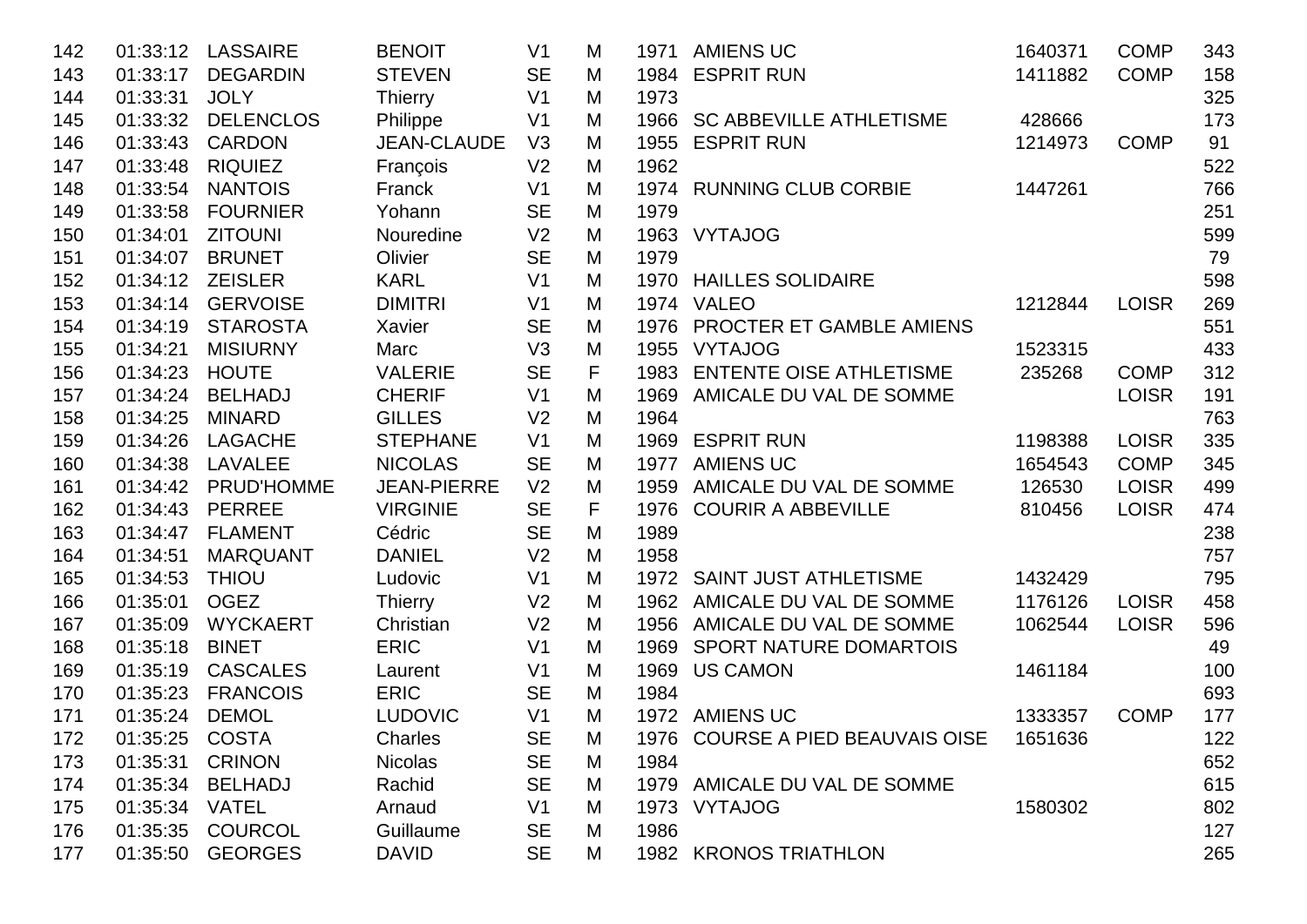| 178 | 01:35:53       | <b>DELIENS</b>    | <b>ROMUALD</b>    | V <sub>1</sub> | M |      | 1974 AMICALE DU VAL DE SOMME    | 1556154 | <b>LOISR</b> | 174 |
|-----|----------------|-------------------|-------------------|----------------|---|------|---------------------------------|---------|--------------|-----|
| 179 | 01:35:54       | <b>DECLERCQ</b>   | <b>ERIC</b>       | V <sub>2</sub> | M |      | 1959 AMICALE DU VAL DE SOMME    | 1375526 | <b>LOISR</b> | 154 |
| 180 | 01:35:59       | <b>BEAUAJRD</b>   | Philippe          | V <sub>2</sub> | M | 1965 | <b>US CAMON</b>                 | 1145800 |              | 613 |
| 181 | 01:36:04       | <b>DOURLEN</b>    | Jean Marie        | V3             | M | 1953 | <b>US CAMON</b>                 | 486376  |              | 675 |
| 182 | 01:36:09       | <b>BARBIEUX</b>   | <b>ALAIN</b>      | V <sub>2</sub> | M |      | 1961 AMICALE DU VAL DE SOMME    | 719811  | <b>LOISR</b> | 25  |
| 183 | 01:36:11       | <b>MEDMOUN</b>    | Ali               | <b>SE</b>      | M |      | 1977 AMICALE DU VAL DE SOMME    | 1659847 | <b>LOISR</b> | 761 |
| 184 | 01:36:12       | <b>LUCQUET</b>    | Hugues            | V <sub>2</sub> | M | 1965 |                                 |         |              | 401 |
| 185 | 01:36:16       | <b>DESORMEAUX</b> | <b>MICKAEL</b>    | <b>SE</b>      | M | 1979 | MONTDIDIER ATHLETIX             | 1605636 | <b>LOISR</b> | 189 |
| 186 | 01:36:22       | <b>CORREIA</b>    | <b>PHILIPPE</b>   | <b>SE</b>      | M | 1982 |                                 |         |              | 120 |
| 187 | 01:36:23       | <b>FERTEL</b>     | <b>CHRISTOPHE</b> | <b>SE</b>      | M | 1986 |                                 |         |              | 688 |
| 188 | 01:36:24       | <b>FOSSIER</b>    | <b>STEPHANE</b>   | V <sub>1</sub> | M | 1969 | <b>US CAMON</b>                 | 143607  | <b>LOISR</b> | 243 |
| 189 | 01:36:25       | <b>DOUCHET</b>    | Frédéric          | <b>SE</b>      | M | 1979 |                                 |         |              | 208 |
| 190 | 01:36:28       | <b>GOSSELIN</b>   | <b>THOMAS</b>     | V <sub>1</sub> | M |      | 1974 AMICALE DU VAL DE SOMME    | 1576423 | <b>LOISR</b> | 275 |
| 191 | 01:36:28       | <b>DEFRAIN</b>    | <b>MATHIEU</b>    | <b>SE</b>      | M |      | 1981 AMICALE DU VAL DE SOMME    | 1567057 | <b>LOISR</b> | 663 |
| 192 | 01:36:30       | <b>SALMON</b>     | Jean Louis        | <b>SE</b>      | M | 1982 |                                 |         |              | 537 |
| 193 | 01:36:33       | <b>CARON</b>      | Eric              | V <sub>1</sub> | M |      | 1973 RUNNING UNITHER PHARMACEL  | 1178553 |              | 94  |
| 194 | 01:36:35       | <b>HEIN</b>       | Xavier            | <b>SE</b>      | M |      | 1976 US CAMON                   | 1285547 |              | 297 |
| 195 | 01:36:38       | <b>COTELLE</b>    | Jerome            | V <sub>1</sub> | M |      | 1973 GRAVITY RUNNING EXPERIENCE |         |              | 124 |
| 196 | 01:36:41       | <b>HUGOT</b>      | <b>LUDOVIC</b>    | V <sub>1</sub> | M | 1974 |                                 |         |              | 313 |
| 197 | 01:36:43       | <b>DEBRAY</b>     | Michael           | <b>SE</b>      | M |      | 1981 ALBERT MAAC                | 170154  |              | 151 |
| 198 | 01:36:46       | <b>CHIAPOLINI</b> | Olivier           | V <sub>1</sub> | M | 1966 | <b>AMIENS UC</b>                | 1676499 |              | 108 |
| 199 | 01:36:46       | <b>MASCRE</b>     | <b>CHRISTINE</b>  | V <sub>2</sub> | F |      | 1956 ESPRIT RUN                 | 1062520 | <b>COMP</b>  | 416 |
| 200 | 01:36:46       | <b>PILOT</b>      | <b>DIMITRI</b>    | <b>SE</b>      | M | 1983 | <b>US CAMON</b>                 | 1124611 | <b>COMP</b>  | 777 |
| 201 | 01:36:50       | <b>MARCHEUX</b>   | <b>BENJAMIN</b>   | <b>SE</b>      | M | 1984 | <b>RUNNING CLUB CORBIE</b>      | 1652282 | <b>LOISR</b> | 756 |
| 202 | 01:36:50       | <b>DEVISSE</b>    | Justine           | <b>SE</b>      | F | 1978 |                                 |         |              | 674 |
| 203 | 01:36:51       | <b>LOMBARD</b>    | Antoine           | <b>SE</b>      | M | 1991 |                                 |         |              | 392 |
| 204 | 01:37:03       | <b>ROUSSEAU</b>   | <b>Nicolas</b>    | V <sub>1</sub> | M | 1973 |                                 |         |              | 787 |
| 205 | 01:37:09       | <b>MARCHAL</b>    | <b>Etienne</b>    | ES             | M | 1993 | <b>DSK</b>                      |         |              | 408 |
| 206 | 01:37:19       | <b>FUMERY</b>     | Mathurin          | <b>SE</b>      | M | 1985 |                                 |         |              | 695 |
| 207 | 01:37:21       | <b>FLORIN</b>     | Francois          | <b>SE</b>      | M |      | 1984 TOUQUET OPALE ATHLÉTISME   | 62090   |              | 241 |
| 208 | 01:37:28 DASSE |                   | Frederic          | V1             | M |      | 1969 VYTAJOG                    | 1313570 |              | 141 |
| 209 | 01:37:29       | <b>DAMIENS</b>    | <b>DOMINIQUE</b>  | V <sub>2</sub> | M |      | 1956 AMICALE DU VAL DE SOMME    | 1063343 | <b>LOISR</b> | 138 |
| 210 | 01:37:34       | <b>BRET</b>       | <b>CHRISTOPHE</b> | V <sub>1</sub> | M |      | 1972 AMIENS UC                  | 1213956 | <b>COMP</b>  | 630 |
| 211 | 01:37:36       | <b>RUTTEN</b>     | Eric              | V <sub>2</sub> | M |      | 1964 AMICALE DU VAL DE SOMME    | 1738246 | <b>LOISR</b> | 535 |
| 212 | 01:37:39       | <b>HERFROY</b>    | Vincent           | <b>SE</b>      | M | 1984 |                                 |         |              | 299 |
| 213 | 01:37:39       | <b>BLOT</b>       | <b>Etienne</b>    | <b>SE</b>      | M |      | 1984 AMICALE DU VAL DE SOMME    | 1747791 | <b>LOISR</b> | 57  |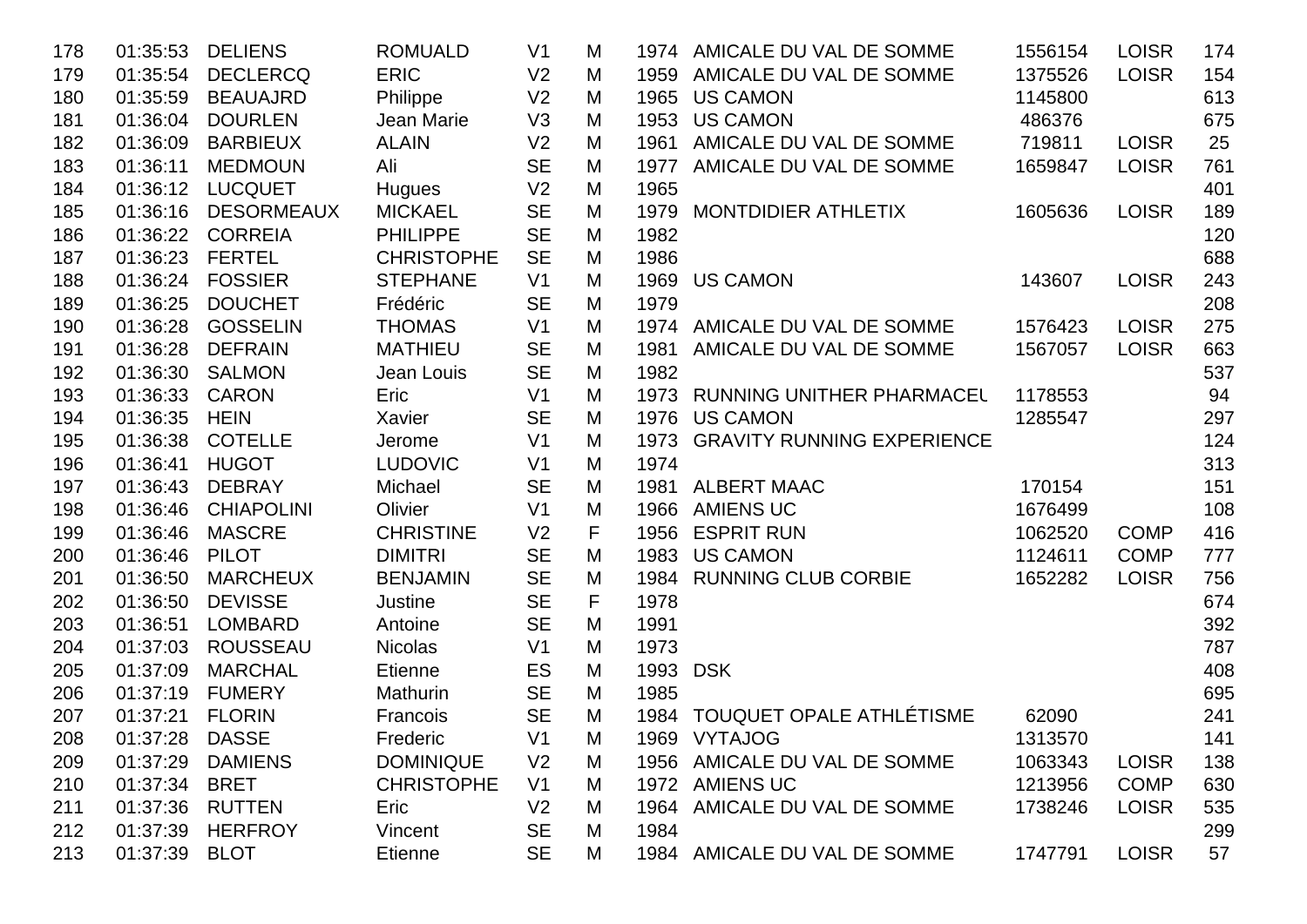| 214 | 01:37:42 | <b>LAMPAERT</b>  | <b>JEAN-MICHEL</b> | V <sub>2</sub> | M |      | 1958 RUNNING CLUB CORBIE     | 194981  | <b>LOISR</b> | 342             |
|-----|----------|------------------|--------------------|----------------|---|------|------------------------------|---------|--------------|-----------------|
| 215 | 01:37:48 | <b>ABOU ARAB</b> | <b>OSAMA</b>       | <b>SE</b>      | M | 1982 |                              |         |              | $5\phantom{.0}$ |
| 216 | 01:37:48 | <b>ROHAUT</b>    | <b>GUILLAUME</b>   | V <sub>1</sub> | M |      | 1974 US CAMON                | 1395981 | <b>LOISR</b> | 528             |
| 217 | 01:37:50 | <b>PUCHAUX</b>   | <b>BEATRICE</b>    | V <sub>2</sub> | F |      | 1963 ASG GAUCHY              | 1217117 | <b>COMP</b>  | 305             |
| 218 | 01:37:55 | <b>CORBILLON</b> | <b>JACKY</b>       | V <sub>1</sub> | M |      | 1975 AMICALE DU VAL DE SOMME | 211981  | <b>COMP</b>  | 116             |
| 219 | 01:37:55 | <b>CORBILLON</b> | <b>ROMAIN</b>      | <b>SE</b>      | M |      | 1983 AMICALE DU VAL DE SOMME | 1461131 | <b>LOISR</b> | 117             |
| 220 | 01:38:02 | <b>BROULAND</b>  | <b>FRANCK</b>      | V <sub>1</sub> | M | 1970 |                              |         |              | 632             |
| 221 | 01:38:10 | <b>TURBAUT</b>   | <b>CYRIL</b>       | V <sub>1</sub> | M |      | 1974 RUNNING CLUB CORBIE     | 1486782 | <b>LOISR</b> | 797             |
| 222 | 01:38:16 | <b>TOFFIN</b>    | Frédéric           | V <sub>1</sub> | M | 1973 |                              |         |              | 566             |
| 223 | 01:38:16 | <b>BOLLE</b>     | <b>NICOLAS</b>     | JU             | M |      | 1997 COURIR A ABBEVILLE      | 1636289 | <b>LOISR</b> | 621             |
| 224 | 01:38:17 | <b>DESPREZ</b>   | Pascal             | V <sub>1</sub> | M | 1972 |                              |         |              | 190             |
| 225 | 01:38:18 | <b>GAVELLE</b>   | <b>ANICET</b>      | V3             | M | 1947 | AMICALE DU VAL DE SOMME      | 805058  | <b>LOISR</b> | 603             |
| 226 | 01:38:22 | <b>DENEUX</b>    | Rémi               | V <sub>1</sub> | M | 1975 | <b>COURIR A ABBEVILLE</b>    | 1683926 |              | 180             |
| 227 | 01:38:23 | <b>ROBERT</b>    | Sebastien          | <b>SE</b>      | M | 1983 |                              |         |              | 523             |
| 228 | 01:38:33 | <b>HENRY</b>     | <b>SEBASTIEN</b>   | V <sub>1</sub> | M | 1972 |                              |         |              | 709             |
| 229 | 01:38:37 | <b>ANDRIEUX</b>  | <b>DAVID</b>       | <b>SE</b>      | M | 0    | <b>COS CAP</b>               |         |              | 15              |
| 230 | 01:38:48 | <b>BRISVILLE</b> | Antoine            | <b>SE</b>      | M | 1986 |                              |         |              | 77              |
| 231 | 01:38:50 | FOSSÉ            | <b>Thierry</b>     | V <sub>1</sub> | M |      | 1969 ASPTT CYCLISME AMIENS   |         |              | 244             |
| 232 | 01:38:51 | <b>PASSEPONT</b> | Yves               | V <sub>2</sub> | M |      | 1957 ALBERT MAAC             | 979366  |              | 464             |
| 233 | 01:38:53 | <b>NICOLAS</b>   | Christian          | V <sub>3</sub> | M | 1953 | AMICALE DU VAL DE SOMME      | 903463  | <b>COMP</b>  | 767             |
| 234 | 01:38:54 | <b>FLAUTRE</b>   | Vincent            | V <sub>2</sub> | M | 1961 | AMICALE DU VAL DE SOMME      | 1233503 | <b>LOISR</b> | 239             |
| 235 | 01:38:59 | <b>BOULET</b>    | <b>CLEMENT</b>     | <b>SE</b>      | M | 1982 |                              |         |              | 625             |
| 236 | 01:39:15 | <b>LOURDEL</b>   | Gregory            | V <sub>1</sub> | M |      | 1971 SLIPFAST                |         |              | 397             |
| 237 | 01:39:17 | <b>LASSALLE</b>  | <b>DOMINIQUE</b>   | V <sub>2</sub> | M |      | 1965 AMICALE DU VAL DE SOMME | 1217207 | <b>LOISR</b> | 728             |
| 238 | 01:39:19 | <b>LARTIQUE</b>  | <b>STEPHANE</b>    | V <sub>1</sub> | M |      | 1973 RUNNING CLUB CORBIE     | 1454567 | <b>LOISR</b> | 727             |
| 239 | 01:39:22 | <b>FERTEL</b>    | <b>JEROME</b>      | V <sub>1</sub> | M |      | 1973 ASEC 80                 | 1562651 | <b>LOISR</b> | 235             |
| 240 | 01:39:22 | <b>FRANCOIS</b>  | Jérôme             | V <sub>1</sub> | M |      | 1975 ASEC 80                 | 1562643 |              | 257             |
| 241 | 01:39:36 | <b>LOISEL</b>    | <b>CHRISTOPHE</b>  | V <sub>1</sub> | M | 1974 |                              |         |              | 391             |
| 242 | 01:39:38 | <b>BUIGNET</b>   | Michael            | V <sub>1</sub> | M |      | 1970 US CAMON                | 1528964 |              | 82              |
| 243 | 01:39:43 | <b>DELACOURT</b> | Pascal             | V <sub>2</sub> | M |      | 1964 COURIR A ABBEVILLE      | 1297226 |              | 162             |
| 244 |          | 01:39:44 GERARD  | <b>CYRIL</b>       | V <sub>1</sub> | M | 1975 |                              |         |              | 698             |
| 245 | 01:39:46 | <b>DEROUSSEN</b> | <b>FRANCOIS</b>    | <b>SE</b>      | M | 1980 |                              |         |              | 185             |
| 246 | 01:39:46 | <b>MAGNIER</b>   | <b>DANY</b>        | V3             | M |      | 1953 RUNNING CLUB CORBIE     | 1062672 | <b>LOISR</b> | 750             |
| 247 | 01:39:56 | <b>BAUCHER</b>   | Valery             | <b>SE</b>      | M | 1982 |                              |         |              | 611             |
| 248 | 01:40:02 | <b>CARANTON</b>  | <b>BERNARD</b>     | V <sub>2</sub> | M |      | 1958 AMICALE DU VAL DE SOMME | 1062615 | <b>LOISR</b> | 636             |
| 249 | 01:40:03 | <b>LEFEBVRE</b>  | Christophe         | V <sub>1</sub> | M |      | 1970 RUNNING CLUB CORBIE     | 1180115 |              | 366             |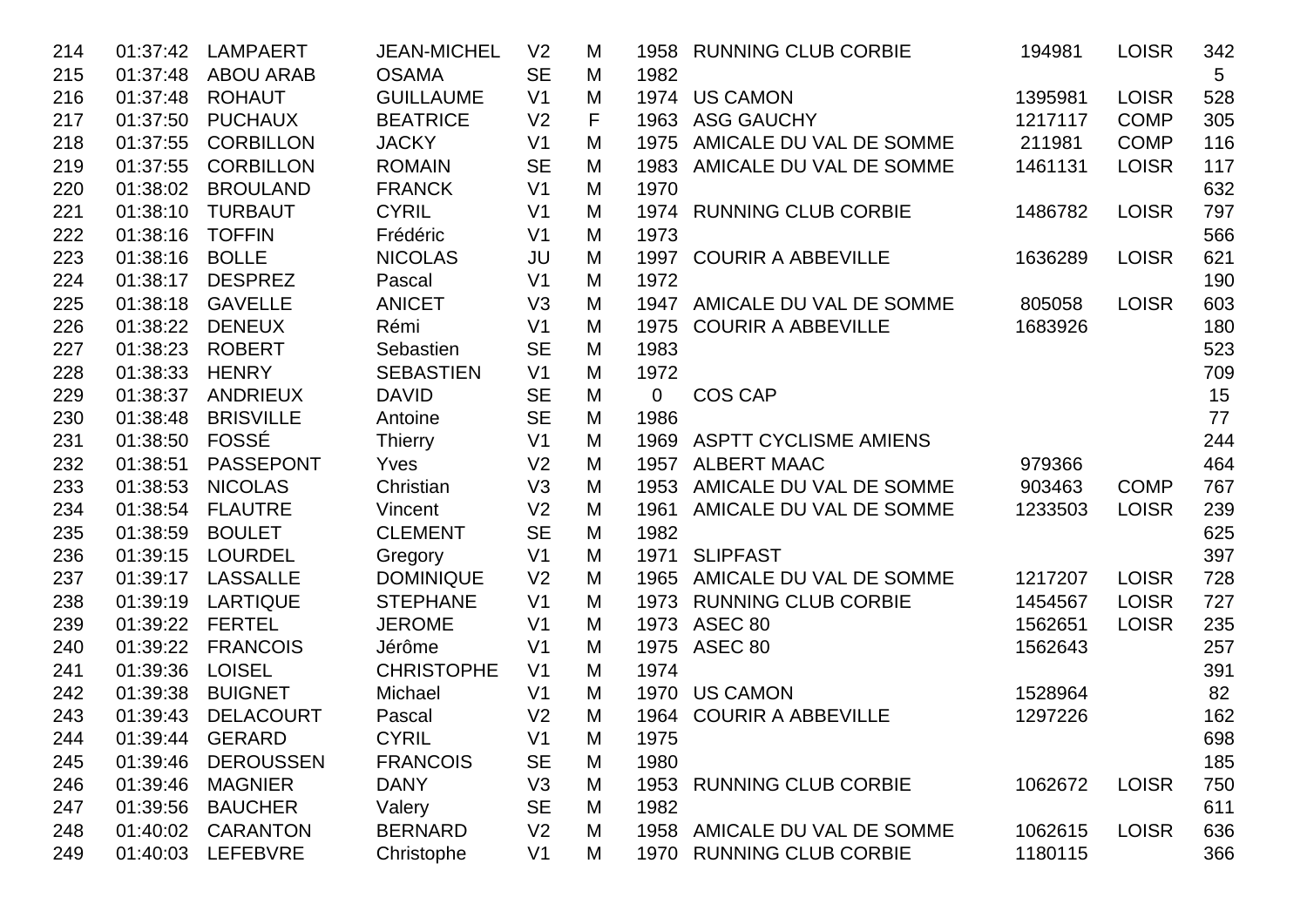| 250 | 01:40:12      | <b>CABASSA</b>     | <b>JEAN-SEBASTII</b> | V <sub>1</sub> | M | 1968 |                                  |         |              | 84  |
|-----|---------------|--------------------|----------------------|----------------|---|------|----------------------------------|---------|--------------|-----|
| 251 | 01:40:15      | <b>GOLFIERI</b>    | <b>CLAUDINE</b>      | V <sub>2</sub> | F | 1963 | AMICALE DU VAL DE SOMME          | 761696  | <b>COMP</b>  | 274 |
| 252 | 01:40:18      | <b>LETABLIER</b>   | Adrien               | <b>SE</b>      | M | 1990 | <b>CSLG GENDARMERIE PICARDIE</b> |         |              | 384 |
| 253 | 01:40:22      | <b>FERON</b>       | <b>SEVERINE</b>      | <b>SE</b>      | F | 1981 | <b>RUNNING CLUB CORBIE</b>       | 617272  | <b>COMP</b>  | 687 |
| 254 | 01:40:23      | <b>GODE</b>        | Olivier              | V <sub>1</sub> | M | 1973 | AMICALE DU VAL DE SOMME          | 1464826 | <b>LOISR</b> | 273 |
| 255 | 01:40:25      | <b>JAN</b>         | <b>GUILLAUME</b>     | <b>SE</b>      | M | 1991 |                                  |         |              | 318 |
| 256 | 01:40:26      | <b>FERLIN</b>      | <b>PIERRE</b>        | <b>SE</b>      | M | 1976 |                                  |         |              | 685 |
| 257 | 01:40:27      | <b>PANNET</b>      | <b>MAGALIE</b>       | V <sub>1</sub> | F |      | 1974 RUNNING UNITHER PHARMACEL   | 1307944 | <b>COMP</b>  | 462 |
| 258 | 01:40:33      | <b>DEMOULIN</b>    | <b>SYLVAIN</b>       | <b>SE</b>      | M | 1981 |                                  |         |              | 178 |
| 259 | 01:40:34      | <b>LANDO</b>       | Pascal               | <b>SE</b>      | M | 1980 |                                  |         |              | 723 |
| 260 | 01:40:38      | <b>BENCHERKI</b>   | Chafik               | <b>SE</b>      | M | 1979 |                                  |         |              | 40  |
| 261 | 01:40:44      | <b>CARETTE</b>     | Jean Philippe        | V <sub>2</sub> | M | 1958 | LES FOULEES FLESSELLOISES        | 217642  |              | 637 |
| 262 | 01:40:46      | <b>SURMAN</b>      | <b>RICHARD</b>       | V <sub>2</sub> | M | 1960 |                                  |         |              | 555 |
| 263 | 01:40:49      | <b>VANDERGHOTE</b> | <b>LOIK</b>          | <b>SE</b>      | M | 1983 | <b>RIVERY SPORTS</b>             |         |              | 800 |
| 264 | 01:40:52      | <b>WERBROUCK</b>   | <b>JURGEN</b>        | <b>SE</b>      | M | 1982 |                                  |         |              | 595 |
| 265 | 01:40:53      | <b>LEROY</b>       | Carine               | <b>SE</b>      | F |      | 1977 RUNNING CLUB CORBIE         | 1375811 |              | 744 |
| 266 | 01:40:53      | <b>BLEHAUT</b>     | <b>FRANCK</b>        | V <sub>1</sub> | M | 1969 | AMICALE DU VAL DE SOMME          | 1565426 | <b>LOISR</b> | 54  |
| 267 | 01:40:58      | <b>MALLET</b>      | <b>VIRGINIE</b>      | V <sub>1</sub> | F | 1970 | <b>COURIR A ABBEVILLE</b>        | 1574083 | <b>LOISR</b> | 407 |
| 268 | 01:41:01      | <b>DEKONING</b>    | <b>THIERRY</b>       | V <sub>1</sub> | M | 1966 | <b>RUNNING UNITHER PHARMACEL</b> | 1108993 | <b>LOISR</b> | 161 |
| 269 | 01:41:03      | <b>DECAYEUX</b>    | <b>GRATIEN</b>       | <b>SE</b>      | M | 1989 |                                  |         |              | 661 |
| 270 | 01:41:04      | LE PALUD           | <b>LAURENT</b>       | <b>SE</b>      | M | 1983 |                                  |         |              | 348 |
| 271 | 01:41:04      | <b>OLLIVIER</b>    | Damien               | <b>SE</b>      | M | 1978 |                                  |         |              | 770 |
| 272 | 01:41:11      | <b>NORMAND</b>     | <b>OLIVIER</b>       | V <sub>1</sub> | M |      | 1971 VALEO                       |         |              | 456 |
| 273 | 01:41:12      | <b>BONNET</b>      | <b>CEDRIC</b>        | V <sub>1</sub> | M | 1973 |                                  |         |              | 64  |
| 274 | 01:41:15      | <b>LELONEK</b>     | Loic                 | V <sub>1</sub> | M | 1975 | <b>US CAMON</b>                  | 1744305 |              | 374 |
| 275 | 01:41:23      | <b>BALESTAN</b>    | Maxime               | ES             | M | 1993 | <b>MONTDIDIER ATHLETIX</b>       | 1235914 |              | 20  |
| 276 | 01:41:39      | <b>LEFEVRE</b>     | <b>JEREMY</b>        | <b>SE</b>      | M | 1986 | <b>US CAMON</b>                  | 1298472 | <b>COMP</b>  | 370 |
| 277 | 01:41:39      | <b>HANQUIER</b>    | Giovanni             | <b>SE</b>      | M | 1980 |                                  |         |              | 290 |
| 278 | 01:41:41      | <b>DOMISSE</b>     | <b>THIBAUT</b>       | <b>SE</b>      | M | 1978 |                                  |         |              | 203 |
| 279 | 01:41:43      | <b>MINASSIAN</b>   | Anne Brigitte        | V <sub>1</sub> | F | 1970 | <b>COURIR A ABBEVILLE</b>        | 1394435 |              | 430 |
| 280 | 01:41:46 CAVE |                    | <b>MICKAEL</b>       | <b>SE</b>      | M | 1976 |                                  |         |              | 643 |
| 281 | 01:41:47      | PUYOBRAU           | Emmanuelle           | <b>SE</b>      | F | 1986 |                                  |         |              | 501 |
| 282 | 01:41:47      | <b>DECLERCQ</b>    | <b>VERONIQUE</b>     | V <sub>1</sub> | F |      | 1971 AMICALE DU VAL DE SOMME     | 1390352 | <b>COMP</b>  | 155 |
| 283 | 01:41:48      | <b>DIETRICH</b>    | <b>PASCAL</b>        | V <sub>2</sub> | M | 1965 | AMICALE DU VAL DE SOMME          | 1062529 | <b>LOISR</b> | 199 |
| 284 | 01:41:51      | <b>DEVIN</b>       | Olivier              | V <sub>1</sub> | M | 1968 | <b>VYTAJOG</b>                   | 1615206 |              | 193 |
| 285 | 01:41:54      | <b>DELANNOY</b>    | Emmanuel             | V <sub>1</sub> | М | 1973 | AMICALE DU VAL DE SOMME          | 1376527 | <b>LOISR</b> | 167 |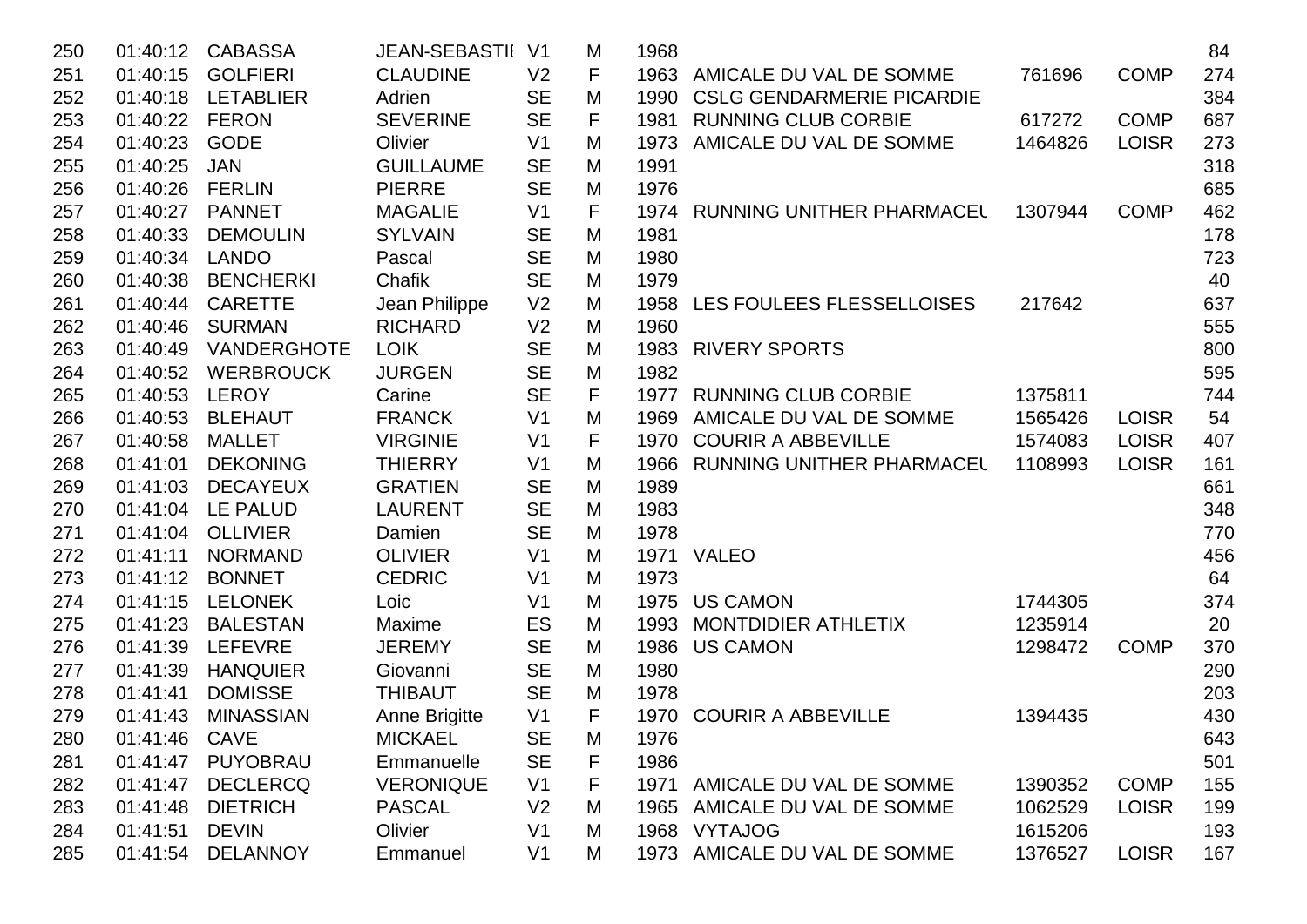| 286 | 01:42:01 | <b>MOREZ</b>       | <b>FREDERIC</b>     | V <sub>1</sub> | M | 1968 |                                  |         |              | 445 |
|-----|----------|--------------------|---------------------|----------------|---|------|----------------------------------|---------|--------------|-----|
| 287 | 01:42:04 | <b>OLSEN</b>       | Pierre              | V <sub>3</sub> | M |      | 1954 AMICALE DU VAL DE SOMME     | 1491322 | <b>LOISR</b> | 459 |
| 288 | 01:42:06 | <b>CARDON</b>      | <b>OLIVIER</b>      | V <sub>2</sub> | M |      | 1965 VYTAJOG                     | 1539909 | <b>LOISR</b> | 92  |
| 289 | 01:42:15 | <b>DEVAUCHELLE</b> | <b>FABRICE</b>      | V <sub>1</sub> | M | 1967 | <b>ESPRIT RUN</b>                | 760426  | <b>LOISR</b> | 192 |
| 290 | 01:42:18 | <b>DELHOMMEL</b>   | <b>SYLVAIN</b>      | <b>SE</b>      | M | 1984 |                                  |         |              | 668 |
| 291 | 01:42:21 | <b>SAGEOT</b>      | Laurent             | V <sub>2</sub> | M |      | 1962 USFA                        | 1140930 |              | 788 |
| 292 | 01:42:22 | <b>LEFINT</b>      | <b>LUDOVIC</b>      | <b>SE</b>      | M |      | 1981 US CAMON                    |         |              | 371 |
| 293 | 01:42:22 | <b>PORTEMER</b>    | Hélène              | <b>SE</b>      | F |      | 1976 RUNNING CLUB CORBIE         | 1080758 | <b>COMP</b>  | 487 |
| 294 | 01:42:23 | <b>VANDEPUTTE</b>  | Julie               | <b>SE</b>      | F | 1991 |                                  |         |              | 576 |
| 295 | 01:42:37 | <b>BENOIT</b>      | Guillaume           | <b>SE</b>      | M | 1979 |                                  |         |              | 42  |
| 296 | 01:42:40 | LAMBERT            | <b>DAVID</b>        | V <sub>1</sub> | M | 1970 |                                  |         |              | 338 |
| 297 | 01:42:41 | <b>BELVALETTE</b>  | <b>MARIE-THERES</b> | <b>SE</b>      | F | 1976 | <b>COURIR A ABBEVILLE</b>        | 1413697 | <b>LOISR</b> | 37  |
| 298 | 01:42:43 | <b>HAMIEZ</b>      | <b>Bernard</b>      | V <sub>2</sub> | M |      | 1963 RUNNING CLUB CORBIE         | 1149978 |              | 289 |
| 299 | 01:42:50 | <b>HONORE</b>      | <b>PAUL</b>         | V <sub>1</sub> | M |      | 1972 VYTAJOG                     | 1733001 | <b>LOISR</b> | 310 |
| 300 | 01:42:50 | <b>LOYEZ</b>       | <b>Bernard</b>      | V <sub>3</sub> | M | 1950 | MONTDIDIER ATHLETIX              | 1276457 |              | 400 |
| 301 | 01:42:53 | <b>LE GRANDIC</b>  | <b>GREGORY</b>      | <b>SE</b>      | M | 1977 | <b>RUNNING UNITHER PHARMACEL</b> | 1187364 | <b>LOISR</b> | 346 |
| 302 | 01:42:54 | <b>MALASSAGNE</b>  | Pascal              | V <sub>2</sub> | M |      | 1962 AMICALE DU VAL DE SOMME     | 1660844 | <b>LOISR</b> | 752 |
| 303 | 01:42:55 | <b>LECLERCQ</b>    | <b>LUCILLE</b>      | V <sub>2</sub> | F | 1963 | AMICALE DU VAL DE SOMME          | 1355590 | <b>COMP</b>  | 360 |
| 304 | 01:42:58 | <b>WOZNIAK</b>     | <b>JEROME</b>       | <b>SE</b>      | M | 1976 |                                  |         |              | 806 |
| 305 | 01:42:58 | <b>MALLET</b>      | Emmanuel            | V <sub>1</sub> | M | 1969 | <b>COURIR A ABBEVILLE</b>        | 1679153 |              | 753 |
| 306 | 01:43:02 | <b>LECLERC</b>     | <b>BRUNO</b>        | <b>SE</b>      | M | 1978 |                                  |         |              | 355 |
| 307 | 01:43:04 | <b>CROIZE</b>      | <b>JACQUES</b>      | V <sub>1</sub> | M |      | 1966 US CAMON                    | 1114127 | <b>COMP</b>  | 136 |
| 308 | 01:43:09 | <b>MACQUET</b>     | Jean                | <b>SE</b>      | M | 1983 | <b>CPBO</b>                      | 1561293 |              | 404 |
| 309 | 01:43:09 | <b>GRICOURT</b>    | Clement             | <b>SE</b>      | M |      | 1982 AMICALE DU VAL DE SOMME     | 1625949 | <b>LOISR</b> | 281 |
| 310 | 01:43:10 | <b>BATTE</b>       | <b>FRANCK</b>       | V <sub>1</sub> | M |      | 1974 US CAMON                    | 1556546 | <b>LOISR</b> | 28  |
| 311 | 01:43:12 | <b>BUCHWALTER</b>  | <b>FREDERIC</b>     | V <sub>2</sub> | M | 1963 | <b>SC ABBEVILLE ATHLETISME</b>   | 1360523 | <b>COMP</b>  | 80  |
| 312 | 01:43:13 | <b>CARLIER</b>     | <b>VINCENT</b>      | <b>SE</b>      | M |      | 1981 ASL TALMAS                  |         |              | 638 |
| 313 | 01:43:14 | <b>ODELOT</b>      | <b>LAURENT</b>      | V <sub>1</sub> | M | 1972 |                                  |         |              | 457 |
| 314 | 01:43:16 | <b>LECLERCQ</b>    | <b>FRANCOIS</b>     | V <sub>1</sub> | M | 1969 |                                  |         |              | 357 |
| 315 | 01:43:19 | <b>MANN</b>        | David               | <b>SE</b>      | M | 1977 |                                  |         |              | 755 |
| 316 |          | 01:43:21 VIGNOLLES | Sylvain             | V <sub>1</sub> | M |      | 1972 AMIENS TRIATHLON            |         |              | 587 |
| 317 | 01:43:21 | <b>THERASSE</b>    | Franck              | V <sub>1</sub> | M | 1973 |                                  |         |              | 794 |
| 318 | 01:43:24 | <b>LAPCIUK</b>     | Marina              | <b>SE</b>      | F |      | 1987 COURIR A ABBEVILLE          | 454123  |              | 724 |
| 319 | 01:43:27 | <b>THUILLIER</b>   | <b>GERALD</b>       | V <sub>1</sub> | M |      | 1970 LES FOULEES FLESSELLOISES   | 1505752 | <b>LOISR</b> | 560 |
| 320 | 01:43:30 | ARNAUD             | <b>SAMUEL</b>       | V <sub>1</sub> | M |      | 1975 USFA                        | 1632593 | <b>LOISR</b> | 604 |
| 321 | 01:43:31 | <b>DELARUE</b>     | <b>ANDRE</b>        | V3             | M |      | 1952 USFA                        | 306218  | <b>LOISR</b> | 664 |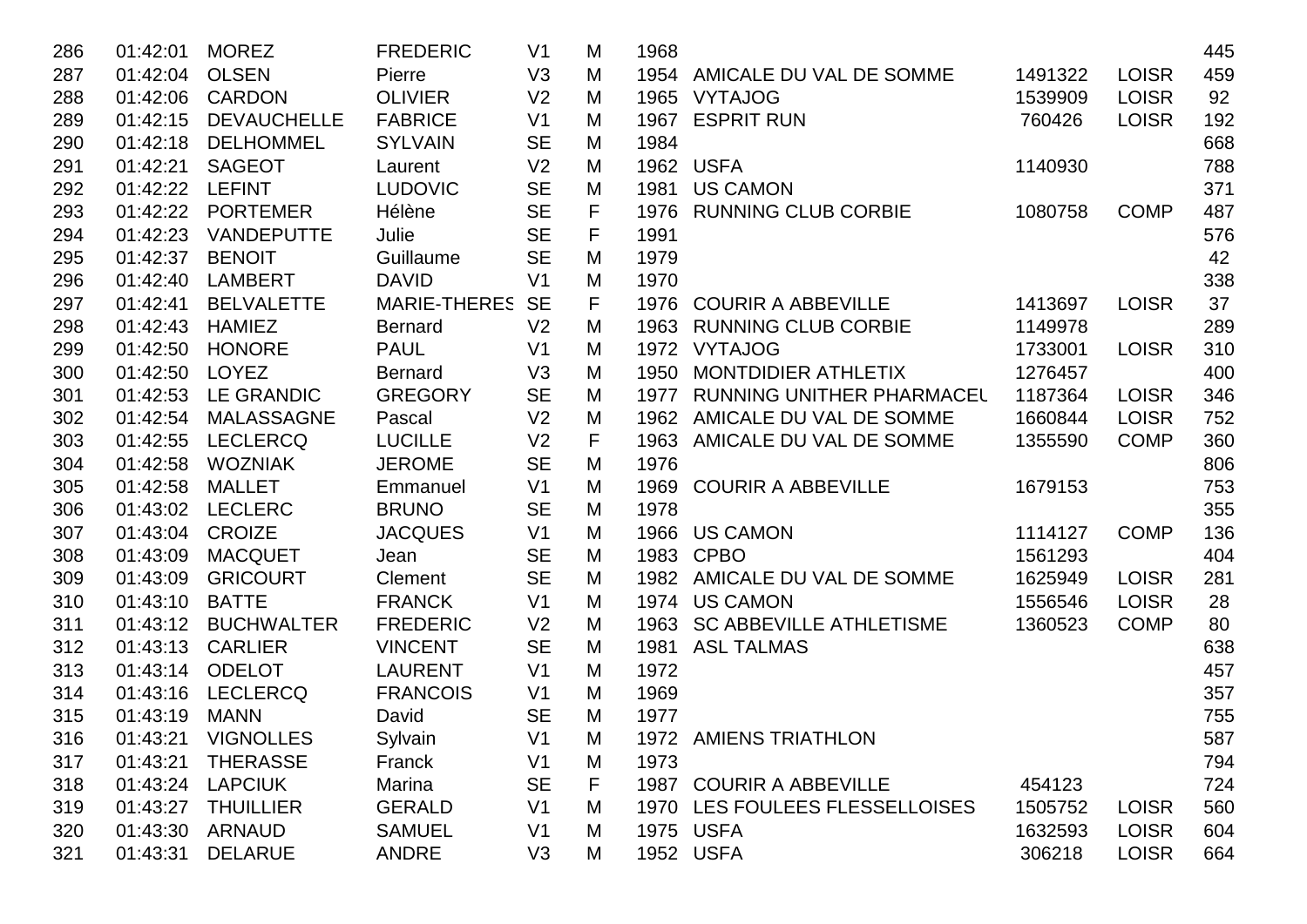| 322 | 01:43:31 | <b>ABDELATIF</b>   | Stephane            | V <sub>1</sub> | M | 1973 |                                   |         |              | 4   |
|-----|----------|--------------------|---------------------|----------------|---|------|-----------------------------------|---------|--------------|-----|
| 323 | 01:43:31 | <b>REMY</b>        | Julien              | <b>SE</b>      | M | 1978 | <b>GRAVITY RUNNING EXPERIENCE</b> |         |              | 513 |
| 324 | 01:43:32 | <b>DOMISSE</b>     | <b>BERTRAND</b>     | V <sub>1</sub> | M | 1975 |                                   |         |              | 202 |
| 325 | 01:43:35 | <b>DUNAUD</b>      | Olivier             | <b>SE</b>      | M | 1980 |                                   |         |              | 220 |
| 326 | 01:43:35 | <b>GAY</b>         | Julien              | <b>SE</b>      | M | 1980 |                                   |         |              | 697 |
| 327 | 01:43:36 | <b>TABOULET</b>    | Samuel              | <b>SE</b>      | M | 1976 |                                   |         |              | 793 |
| 328 | 01:43:38 | <b>GRENU</b>       | <b>Bernard</b>      | V <sub>2</sub> | M | 1961 |                                   |         |              | 278 |
| 329 | 01:43:39 | <b>GUERLE</b>      | Hervé               | V <sub>2</sub> | M | 1958 | AMICALE DU VAL DE SOMME           | 361291  | <b>LOISR</b> | 704 |
| 330 | 01:43:39 | <b>STEFANCZYK</b>  | <b>Bruno</b>        | <b>SE</b>      | M | 1981 |                                   |         |              | 552 |
| 331 | 01:43:40 | <b>DESPLANCHES</b> | Manuel              | V <sub>1</sub> | M | 1971 |                                   |         |              | 673 |
| 332 | 01:43:40 | <b>CORNU</b>       | <b>JEAN-FRANCOI</b> | V <sub>1</sub> | M | 1967 | <b>ASG GAUCHY</b>                 | 1598783 | <b>LOISR</b> | 119 |
| 333 | 01:43:45 | <b>GUENARD</b>     | <b>SYLVAIN</b>      | V <sub>1</sub> | M | 1969 |                                   |         |              | 285 |
| 334 | 01:43:46 | <b>GILLES</b>      | <b>Thierry</b>      | V <sub>1</sub> | M | 1966 |                                   |         |              | 270 |
| 335 | 01:43:49 | <b>POIDEVIN</b>    | <b>DAMIEN</b>       | <b>SE</b>      | M | 1987 |                                   |         |              | 778 |
| 336 | 01:43:50 | <b>CATTIAUX</b>    | <b>Nicolas</b>      | V <sub>1</sub> | M | 1971 |                                   |         |              | 642 |
| 337 | 01:43:50 | <b>CABASSA</b>     | Julien              | <b>SE</b>      | M | 1986 |                                   |         |              | 85  |
| 338 | 01:43:53 | <b>GENART</b>      | Samuel              | <b>SE</b>      | M | 1982 | AMICALE DU VAL DE SOMME           | 1567034 | <b>LOISR</b> | 288 |
| 339 | 01:43:55 | <b>MARILLIER</b>   | Pierre              | <b>SE</b>      | M | 1981 | <b>AMIENS UC</b>                  | 1654556 |              | 411 |
| 340 | 01:43:56 | <b>PIGNÉ</b>       | Tony                | <b>SE</b>      | M | 1986 | RUNNING UNITHER PHARMACEL         | 1633184 |              | 482 |
| 341 | 01:44:04 | <b>COURIAT</b>     | <b>DAVID</b>        | <b>SE</b>      | M | 1976 | <b>SC ABBEVILLE ATHLETISME</b>    | 469776  | <b>COMP</b>  | 129 |
| 342 | 01:44:10 | <b>FLORIN</b>      | Charlotte           | JU             | F | 1996 | <b>AMIENS UC</b>                  | 1526008 |              | 240 |
| 343 | 01:44:14 | <b>BEAURIN</b>     | <b>MARC</b>         | V <sub>1</sub> | M | 1968 | <b>VYTAJOG</b>                    |         |              | 34  |
| 344 | 01:44:19 | <b>LECLERCQ</b>    | Jérôme              | V <sub>1</sub> | M | 1970 | <b>AMIENS UC</b>                  | 1358909 |              | 359 |
| 345 | 01:44:19 | <b>LORPHELIN</b>   | <b>NICOLAS</b>      | V <sub>1</sub> | M | 1973 | <b>USFA</b>                       | 1225884 | <b>LOISR</b> | 747 |
| 346 | 01:44:21 | <b>GUILLOT</b>     | <b>RICHARD</b>      | V <sub>1</sub> | M | 1971 |                                   |         |              | 286 |
| 347 | 01:44:22 | <b>CHORD</b>       | <b>LUDIVINE</b>     | <b>SE</b>      | F | 1983 | <b>AMIENS UC</b>                  | 803785  | <b>COMP</b>  | 109 |
| 348 | 01:44:22 | <b>TISON</b>       | <b>STEPHANE</b>     | V <sub>1</sub> | M | 1971 | <b>SAINT OUEN DSL</b>             | 1649148 | <b>LOISR</b> | 565 |
| 349 | 01:44:24 | <b>HINAUT</b>      | Teddy               | <b>SE</b>      | M | 1982 | <b>COURIR AU CHU</b>              | 1736232 |              | 304 |
| 350 | 01:44:29 | <b>DEWULF</b>      | <b>SYLVIE</b>       | <b>SE</b>      | F | 1981 |                                   |         |              | 196 |
| 351 | 01:44:34 | <b>BOUZY</b>       | Olivier             | V <sub>1</sub> | M | 1968 |                                   |         |              | 73  |
| 352 | 01:44:34 | <b>LENGLET</b>     | Stephanie           | <b>SE</b>      | ٣ | 1976 | AMICALE DU VAL DE SOMME           | 1217204 | <b>COMP</b>  | 378 |
| 353 | 01:44:37 | <b>LESIEUR</b>     | Olivier             | V <sub>1</sub> | M | 1973 |                                   |         |              | 383 |
| 354 | 01:44:42 | <b>FOVELLE</b>     | <b>VINCENT</b>      | V <sub>1</sub> | M |      | 1973 US CAMON                     | 1743578 | <b>LOISR</b> | 252 |
| 355 | 01:44:44 | <b>DOUCHET</b>     | Antoine             | <b>SE</b>      | M | 1992 |                                   |         |              | 206 |
| 356 | 01:44:44 | <b>BARD</b>        | Damien              | <b>SE</b>      | M | 1985 |                                   |         |              | 24  |
| 357 | 01:44:47 | <b>RICHARD</b>     | Delphine            | <b>SE</b>      | F |      | 1979 AMICALE DU VAL DE SOMME      | 1555730 | <b>COMP</b>  | 515 |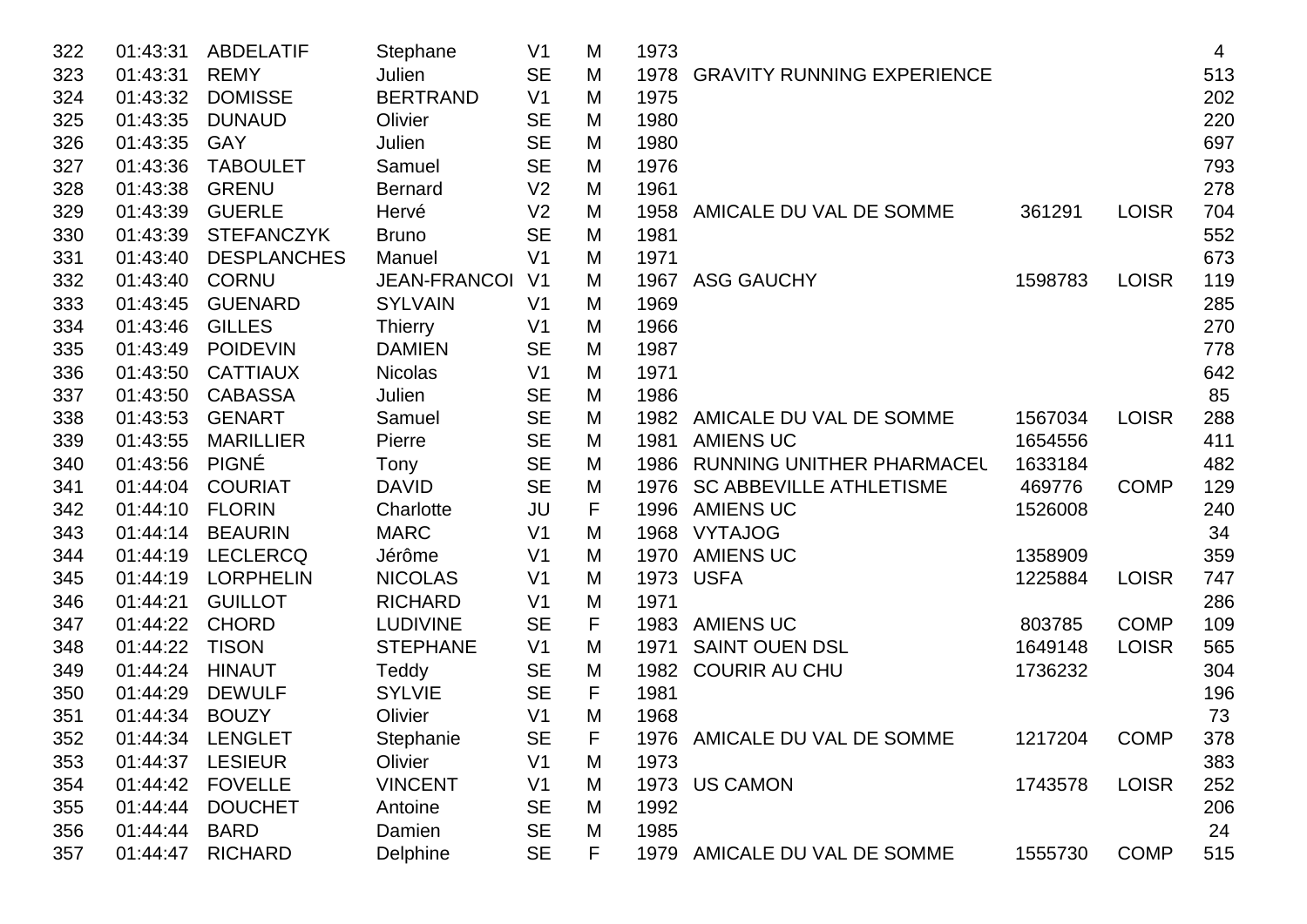| 358 | 01:44:49 | <b>SICOT</b>        | Julien           | <b>SE</b>      | M | 1983 |                                    |         |              | 545            |
|-----|----------|---------------------|------------------|----------------|---|------|------------------------------------|---------|--------------|----------------|
| 359 | 01:44:54 | <b>ROLLET</b>       | Camille          | <b>JU</b>      | F |      | 1996 AC NOYON                      | 1050917 |              | 529            |
| 360 | 01:44:54 | <b>LENFANT</b>      | Lionel           | V <sub>2</sub> | M | 1964 |                                    |         |              | 377            |
| 361 | 01:44:54 | <b>FOUET</b>        | Caroline         | V <sub>1</sub> | F |      | 1975 VYTAJOG                       | 1535411 |              | 245            |
| 362 | 01:44:55 | <b>NIQUET</b>       | <b>ROMUALD</b>   | V <sub>1</sub> | M | 1974 | <b>COS CAP</b>                     |         |              | 455            |
| 363 | 01:44:57 | <b>MINCHELLA</b>    | <b>JEREMY</b>    | V <sub>1</sub> | M | 1971 |                                    |         |              | 431            |
| 364 | 01:44:57 | <b>JOURDIN</b>      | <b>ALAIN</b>     | V <sub>3</sub> | M | 1953 | <b>SC ABBEVILLE ATHLETISME</b>     | 1062548 | <b>COMP</b>  | 719            |
| 365 | 01:44:58 | <b>VANTARD</b>      | <b>FLORENT</b>   | <b>SE</b>      | M | 1983 | <b>ESPRIT RUN</b>                  | 1451480 | <b>COMP</b>  | $\overline{2}$ |
| 366 | 01:45:20 | <b>CRETE</b>        | <b>Benoit</b>    | <b>SE</b>      | M | 1977 |                                    |         |              | 133            |
| 367 | 01:45:20 | <b>ZAMBELLI</b>     | <b>LOIC</b>      | <b>SE</b>      | M |      | 1983 COS CAP                       |         |              | 597            |
| 368 | 01:45:21 | <b>PERQUE</b>       | <b>ALAIN</b>     | V <sub>1</sub> | M | 1969 |                                    |         |              | 473            |
| 369 | 01:45:22 | <b>CARON</b>        | <b>DIDIER</b>    | V <sub>1</sub> | M | 1970 | <b>US CAMON</b>                    | 1664389 | <b>LOISR</b> | 639            |
| 370 | 01:45:22 | <b>FOURNIER</b>     | Frederic         | V <sub>1</sub> | M | 1968 |                                    |         |              | 248            |
| 371 | 01:45:37 | <b>FRANCOIS</b>     | Cédric           | <b>SE</b>      | M | 1976 |                                    |         |              | 692            |
| 372 | 01:45:39 | <b>PHILIPPE</b>     | <b>SYLVAIN</b>   | V <sub>1</sub> | M | 1968 | AMICALE DU VAL DE SOMME            | 537025  | <b>LOISR</b> | 478            |
| 373 | 01:45:45 | <b>PAUTRE</b>       | Gaetan           | <b>SE</b>      | M | 1981 | <b>COURSE A PIED BEAUVAIS OISE</b> | 1651631 |              | 773            |
| 374 | 01:45:45 | <b>BACLET</b>       | Ludovic          | V <sub>1</sub> | M | 1968 | <b>COURSE A PIED BEAUVAIS OISE</b> | 1399433 |              | 18             |
| 375 | 01:45:45 | <b>RIGAULT</b>      | Isabelle         | <b>SE</b>      | F |      | 1977 CPBO                          | 1461996 |              | 519            |
| 376 | 01:45:46 | <b>LARCHER</b>      | Franck           | V <sub>1</sub> | M | 1970 |                                    |         |              | 725            |
| 377 | 01:45:51 | <b>MOHAMED</b>      | <b>YANNICK</b>   | V <sub>1</sub> | M | 1970 |                                    |         |              | 435            |
| 378 | 01:45:53 | <b>MOREIRA</b>      | <b>DARIO</b>     | V <sub>1</sub> | M | 1972 | <b>US CAMON</b>                    | 169107  | <b>LOISR</b> | 442            |
| 379 | 01:45:56 | <b>BOSSAERT</b>     | Anne Sophie      | <b>SE</b>      | F | 1979 | <b>COURIR AU CHU</b>               | 1635447 |              | 67             |
| 380 | 01:46:04 | <b>LONDI</b>        | Marguerite       | V <sub>2</sub> | F | 1962 | <b>US CAMON</b>                    | 1379134 |              | 393            |
| 381 | 01:46:07 | <b>DEMAILLY</b>     | Christophe       | V <sub>1</sub> | M | 1967 |                                    |         |              | 670            |
| 382 | 01:46:24 | <b>BALME</b>        | <b>MATTHIEU</b>  | <b>SE</b>      | M | 1978 |                                    |         |              | 22             |
| 383 | 01:46:27 | <b>ROSAN</b>        | Charles          | ES             | M | 1993 |                                    |         |              | 530            |
| 384 | 01:46:29 | <b>AMMENOUCHE</b>   | <b>NACIM</b>     | <b>SE</b>      | M | 1978 |                                    |         |              | 13             |
| 385 | 01:46:43 | <b>HUANT LEPINE</b> | <b>ANNIE</b>     | V <sub>2</sub> | F | 1957 | AMICALE DU VAL DE SOMME            | 1062519 | <b>COMP</b>  | 712            |
| 386 | 01:46:43 | <b>DEGLICOURT</b>   | <b>PATRICE</b>   | V <sub>2</sub> | M | 1964 |                                    |         |              | 159            |
| 387 | 01:46:47 | <b>COSSIN</b>       | <b>GERARD</b>    | V <sub>3</sub> | M | 1950 | <b>ESPRIT RUN</b>                  | 1140382 | <b>LOISR</b> | 121            |
| 388 | 01:47:01 | <b>COLNAY</b>       | Gregory          | V <sub>1</sub> | M |      | 1972 COURIR A VILLERS              |         |              | 115            |
| 389 | 01:47:05 | <b>PLESSIER</b>     | Jonathan         | <b>SE</b>      | M |      | 1991 SPORTRELAX                    |         |              | 486            |
| 390 | 01:47:05 | <b>CHOVAUX</b>      | Yann             | V <sub>1</sub> | M |      | 1969 AMICALE DU VAL DE SOMME       | 1724547 | <b>LOISR</b> | 110            |
| 391 | 01:47:07 | <b>DUMEQUIOC</b>    | <b>DANIELLE</b>  | V <sub>3</sub> | F |      | 1952 RUNNING CLUB BERVILLE 95      |         |              | 681            |
| 392 | 01:47:07 | <b>AUBERT</b>       | <b>CHRISTIAN</b> | V <sub>1</sub> | M |      | 1966 RUNNING CLUB BERVILLE 95      |         |              | 606            |
| 393 | 01:47:11 | <b>LAGET</b>        | <b>PHILIPPE</b>  | V <sub>2</sub> | M |      | 1962 COURIR AU CHU                 | 1067976 |              | 336            |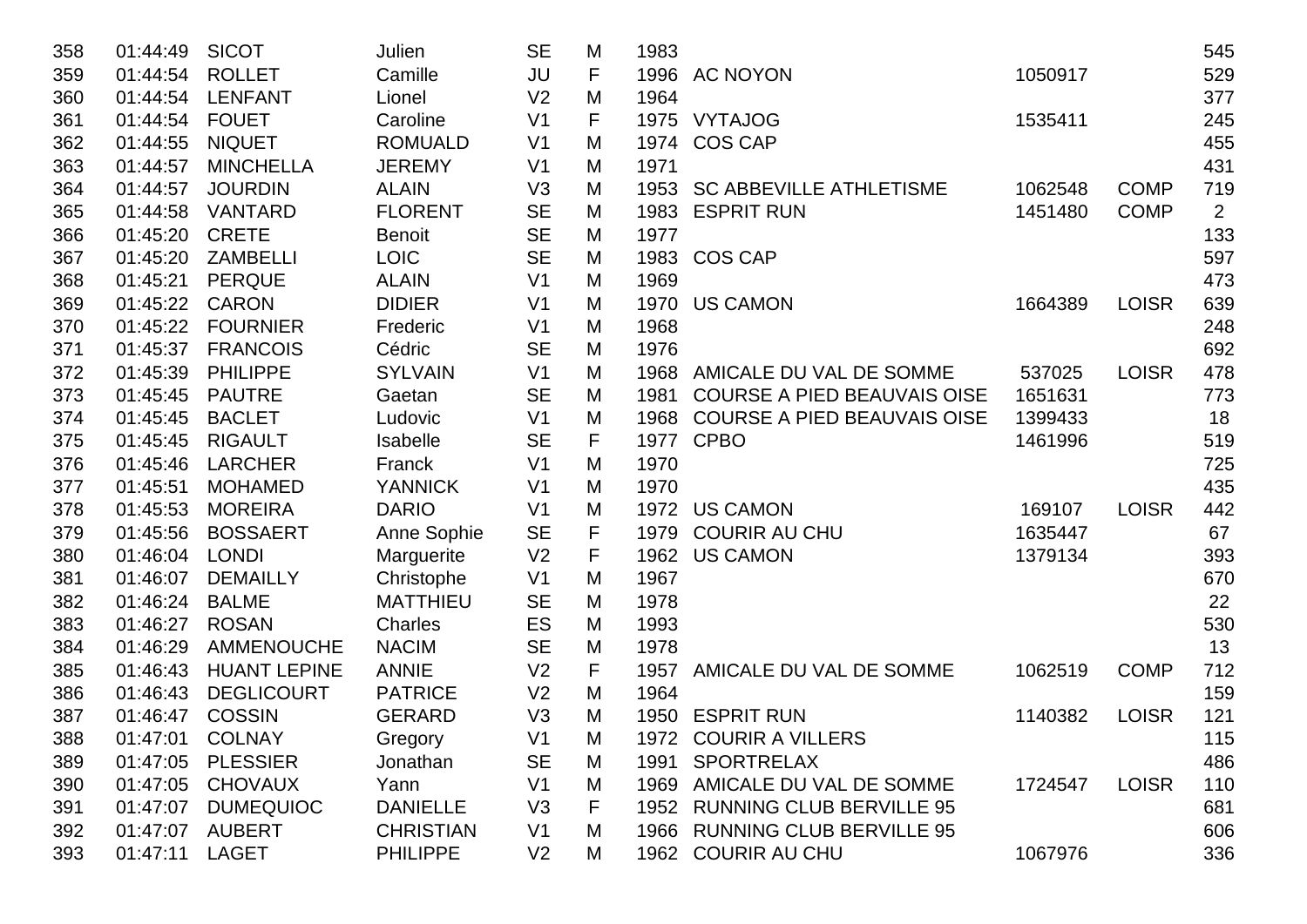| 394 | 01:47:12 | <b>SAMUEL</b>      | Stephane          | V <sub>1</sub> | M                   | 1968 |                                 |         |              | 539 |
|-----|----------|--------------------|-------------------|----------------|---------------------|------|---------------------------------|---------|--------------|-----|
| 395 | 01:47:14 | <b>KOUDJIL</b>     | Michel            | V <sub>2</sub> | M                   | 1963 |                                 |         |              | 331 |
| 396 | 01:47:14 | <b>PAYEN</b>       | Harmonie          | <b>SE</b>      | F                   | 1984 |                                 |         |              | 466 |
| 397 | 01:47:15 | <b>CARON</b>       | Michael           | V <sub>1</sub> | M                   | 1972 |                                 |         |              | 640 |
| 398 | 01:47:17 | <b>CARRE</b>       | <b>ANTOINE</b>    | <b>SE</b>      | M                   | 1990 |                                 |         |              | 97  |
| 399 | 01:47:18 | <b>TIREFORT</b>    | Aurélie           | <b>SE</b>      | F                   |      | 1984 US CAMON                   | 1650848 |              | 562 |
| 400 | 01:47:19 | <b>DELACROIX</b>   | <b>STEPHANIE</b>  | V <sub>1</sub> | F                   |      | 1974 VYTAJOG                    | 1668166 |              | 59  |
| 401 | 01:47:32 | <b>GOUTAUDIER</b>  | <b>CATHERINE</b>  | V <sub>2</sub> | F                   | 1960 | <b>RUNNING CLUB BERVILLE 95</b> |         |              | 701 |
| 402 | 01:47:32 | <b>BRIGAUDEAU</b>  | <b>THIERRY</b>    | V <sub>2</sub> | M                   | 1963 | <b>RUNNING CLUB BERVILLE 95</b> |         |              | 631 |
| 403 | 01:47:34 | <b>DRANSART</b>    | <b>CORINNE</b>    | V <sub>2</sub> | F                   | 1963 | AMICALE DU VAL DE SOMME         | 1284344 | <b>COMP</b>  | 210 |
| 404 | 01:47:34 | <b>LEDREUX</b>     | <b>JOSE</b>       | V <sub>2</sub> | M                   | 1959 | AMICALE DU VAL DE SOMME         | 1086136 | <b>LOISR</b> | 364 |
| 405 | 01:47:38 | <b>DEPUILLE</b>    | <b>CELINE</b>     | <b>SE</b>      | F                   | 1976 | AMICALE DU VAL DE SOMME         | 1461132 | <b>LOISR</b> | 183 |
| 406 | 01:47:38 | <b>QUINTON</b>     | Samuel            | <b>SE</b>      | M                   | 1979 |                                 |         |              | 504 |
| 407 | 01:47:45 | <b>DERREY</b>      | Julien            | V <sub>1</sub> | M                   |      | 1972 AMICALE DU VAL DE SOMME    | 1743344 | <b>LOISR</b> | 186 |
| 408 | 01:47:47 | <b>LEVY</b>        | <b>VINCENT</b>    | <b>SE</b>      | M                   | 1979 |                                 |         |              | 387 |
| 409 | 01:47:50 | <b>DEBRAY</b>      | <b>VERONIQUE</b>  | V <sub>2</sub> | F                   | 1959 | AMICALE DU VAL DE SOMME         | 564326  | <b>COMP</b>  | 659 |
| 410 | 01:47:52 | <b>DHAILLE</b>     | Guillaume         | <b>SE</b>      | M                   | 1980 |                                 |         |              | 197 |
| 411 | 01:47:54 | VÉLON              | Romain            | <b>SE</b>      | M                   | 1981 |                                 |         |              | 590 |
| 412 | 01:47:57 | <b>LIVOYE</b>      | <b>REGIS</b>      | V <sub>2</sub> | M                   |      | 1962 VYTAJOG                    | 1465617 | <b>LOISR</b> | 389 |
| 413 | 01:48:02 | <b>LONGUEMART</b>  | <b>ALAIN</b>      | V <sub>1</sub> | M                   | 1966 | <b>COS CAP</b>                  |         |              | 394 |
| 414 | 01:48:04 | <b>HUTIN</b>       | <b>EMMANUEL</b>   | V <sub>1</sub> | M                   | 1971 | <b>COS CAP</b>                  |         |              | 317 |
| 415 | 01:48:13 | <b>MARTEL</b>      | Remy              | V <sub>1</sub> | M                   | 1971 |                                 |         |              | 414 |
| 416 | 01:48:16 | <b>PRINGARBE</b>   | <b>DIDIER</b>     | V <sub>2</sub> | M                   | 1965 | AMICALE DU VAL DE SOMME         | 1461174 | <b>LOISR</b> | 498 |
| 417 | 01:48:18 | <b>GIRARDOT</b>    | Olivier           | V <sub>1</sub> | M                   | 1974 |                                 |         |              | 272 |
| 418 | 01:48:37 | <b>DUBOIS</b>      | <b>FREDERIC</b>   | V <sub>2</sub> | M                   | 1963 | <b>VYTAJOG</b>                  |         |              | 677 |
| 419 | 01:48:39 | <b>BIVILLE</b>     | Myriam            | <b>SE</b>      | F                   | 1983 | AMICALE DU VAL DE SOMME         | 1375530 | <b>COMP</b>  | 51  |
| 420 | 01:48:42 | <b>HECART</b>      | Daniel            | V <sub>2</sub> | M                   | 1963 | AMICALE DU VAL DE SOMME         | 1095947 | <b>LOISR</b> | 296 |
| 421 | 01:48:43 | <b>CAVENGY</b>     | Rémy              | V <sub>1</sub> | M                   | 1970 |                                 |         |              | 105 |
| 422 | 01:48:46 | <b>SIMIONI</b>     | <b>CLAUDE</b>     | V3             | F                   | 1952 | AMICALE DU VAL DE SOMME         | 1062618 | <b>COMP</b>  | 547 |
| 423 | 01:48:46 | <b>LECAT</b>       | Franck            | V <sub>1</sub> | M                   | 1967 |                                 |         |              | 353 |
| 424 |          | 01:48:50 DELAPLACE | Nadine            | V <sub>2</sub> | $\overline{ }$<br>٣ |      | 1962 ASPTT COMPIEGNE            | 1593187 |              | 169 |
| 425 | 01:48:55 | <b>COSTE</b>       | Jean Jacques      | V <sub>1</sub> | М                   | 1974 |                                 |         |              | 123 |
| 426 | 01:48:57 | <b>DESMAREST</b>   | <b>Isabelle</b>   | V <sub>2</sub> | F                   |      | 1960 SC ABBEVILLE ATHLETISME    | 805191  |              | 672 |
| 427 | 01:48:58 | <b>MOREL</b>       | <b>YVES-ANDRE</b> | V <sub>2</sub> | М                   |      | 1957 VYTAJOG                    |         |              | 443 |
| 428 | 01:49:06 | <b>DARRAS</b>      | <b>THIERRY</b>    | V <sub>1</sub> | M                   | 1969 |                                 |         |              | 139 |
| 429 | 01:49:07 | LEGRAND            | <b>Nicolas</b>    | V <sub>1</sub> | M                   |      | 1975 SPORTRELAX                 |         |              | 372 |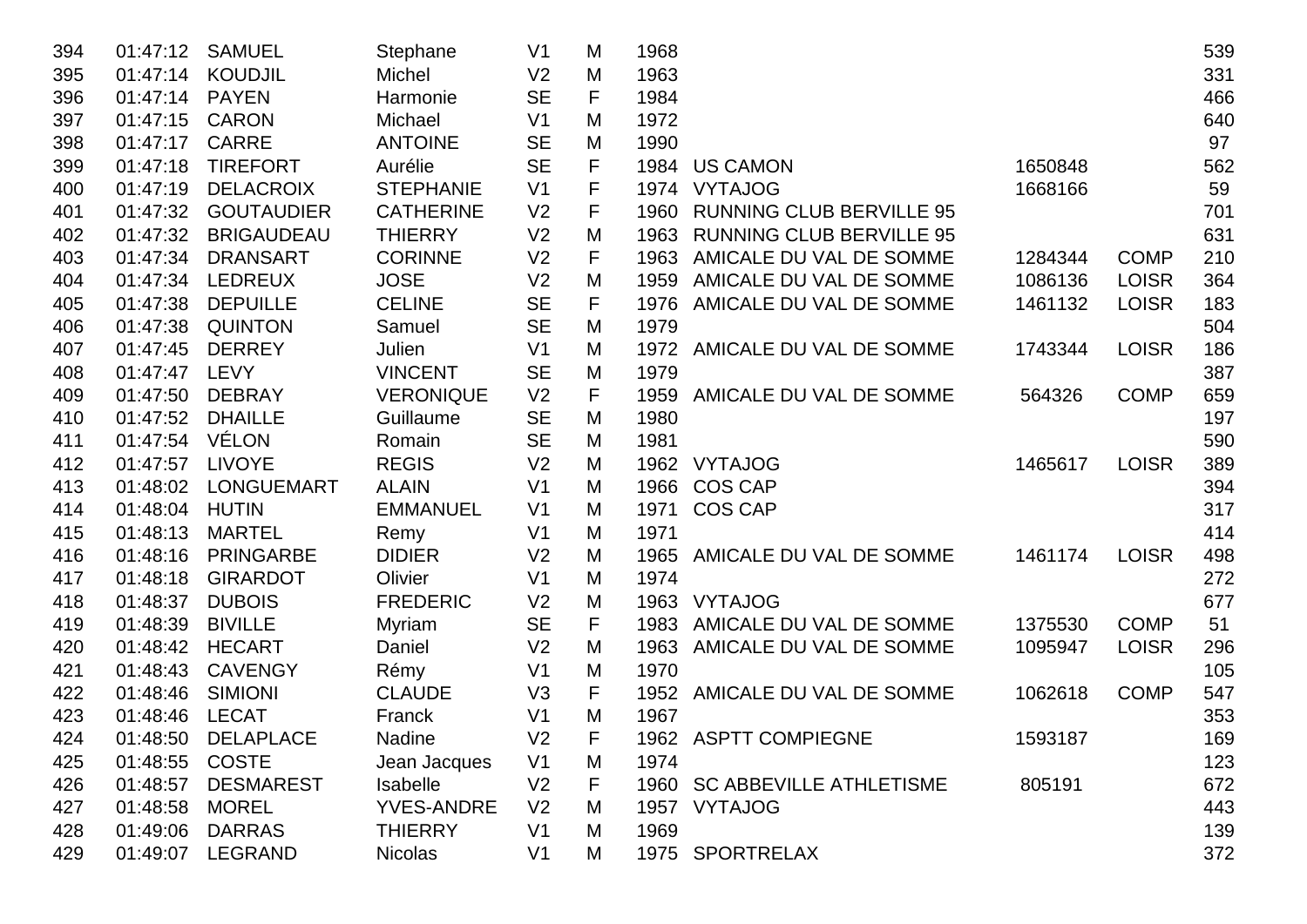| 430 | 01:49:08 | <b>LETURCQ</b>             | <b>CHRISTIAN</b> | V <sub>1</sub> | M |      | 1974 VALEO                     |         | <b>LOISR</b> | 385 |
|-----|----------|----------------------------|------------------|----------------|---|------|--------------------------------|---------|--------------|-----|
| 431 | 01:49:15 | <b>FRANCELLE</b>           | <b>Hubert</b>    | V3             | M | 1950 | AMICALE DU VAL DE SOMME        | 208801  | <b>LOISR</b> | 255 |
| 432 | 01:49:26 | <b>VANHUSE</b>             | ANNE-SOPHIE      | <b>SE</b>      | F |      | 1976 VALEO                     | 1573038 | <b>LOISR</b> | 578 |
| 433 | 01:49:34 | <b>SAGUEZ</b>              | Jean Pierre      | V <sub>3</sub> | M |      | 1955 HAILLES SOLIDAIRE         |         |              | 536 |
| 434 | 01:49:37 | <b>SCARDONE</b>            | Nadia            | V <sub>1</sub> | F |      | 1966 CPBO                      | 1560559 |              | 789 |
| 435 | 01:49:39 | <b>JACQUES</b>             | Adrien           | <b>SE</b>      | M | 1979 | <b>SMAC TRIATHLON</b>          |         |              | 715 |
| 436 | 01:49:39 | <b>BAUCHET</b>             | <b>PATRICK</b>   | V <sub>2</sub> | M | 1962 |                                |         |              | 29  |
| 437 | 01:49:41 | <b>NEYROUD</b>             | Christophe       | V <sub>1</sub> | M | 1974 |                                |         |              | 454 |
| 438 | 01:49:41 | <b>NEYROUD</b>             | Alexandra        | V <sub>1</sub> | F | 1975 |                                |         |              | 453 |
| 439 | 01:49:42 | <b>GODICHAUD</b>           | Celine           | V <sub>1</sub> | F |      | 1975 ESPRIT RUN                | 647103  |              | 699 |
| 440 | 01:49:45 | <b>SANSON</b>              | <b>LOICK</b>     | <b>SE</b>      | M | 1982 |                                |         |              | 542 |
| 441 | 01:49:46 | <b>DESCHAUWER</b>          | <b>Bruno</b>     | V <sub>1</sub> | M | 1972 |                                |         |              | 187 |
| 442 | 01:49:47 | <b>MARTIN</b>              | Olivier          | V <sub>2</sub> | M |      | 1960 US VARENNES EN CROIX      | 1212555 |              | 759 |
| 443 | 01:49:47 | QUEFFELEC                  | Aline            | V <sub>1</sub> | F | 1967 | <b>US CAMON</b>                | 1534200 |              | 502 |
| 444 | 01:49:48 | <b>MOTTIER</b>             | Vincent          | <b>SE</b>      | M | 1986 |                                |         |              | 448 |
| 445 | 01:50:07 | <b>POURCHEZ</b>            | <b>SEBASTIEN</b> | <b>SE</b>      | M | 1979 |                                |         |              | 781 |
| 446 | 01:50:08 | <b>BATICLE</b>             | Jean Pierre      | V <sub>2</sub> | M | 1958 |                                |         |              | 27  |
| 447 | 01:50:13 | <b>RICQUE</b>              | <b>ANNE</b>      | V <sub>1</sub> | F | 1970 |                                |         |              | 517 |
| 448 | 01:50:27 | <b>DELAFOSSE</b>           | Charlene         | <b>SE</b>      | F | 1988 |                                |         |              | 164 |
| 449 | 01:50:27 | <b>DECROMBECQUE Franck</b> |                  | <b>SE</b>      | M | 1977 |                                |         |              | 156 |
| 450 | 01:50:36 | <b>FECAMP</b>              | Agnès            | V <sub>1</sub> | F | 1970 | <b>SAINT OUEN DSL</b>          | 1696704 |              | 233 |
| 451 | 01:50:41 | <b>BONJOUR</b>             | Antoine          | <b>SE</b>      | M | 1989 |                                |         |              | 62  |
| 452 | 01:50:42 | <b>SILVA</b>               | Jean Paul        | V <sub>1</sub> | M |      | 1973 RUNNING UNITHER PHARMACEL | 1517859 |              | 546 |
| 453 | 01:50:52 | <b>LEGUILLER</b>           | <b>WILLIAM</b>   | V <sub>1</sub> | M | 1972 |                                |         |              | 373 |
| 454 | 01:50:57 | <b>LECAT</b>               | Vincent          | <b>SE</b>      | M | 1982 |                                |         |              | 354 |
| 455 | 01:51:01 | <b>NAU</b>                 | Gwendoline       | <b>SE</b>      | F | 1990 |                                |         |              | 451 |
| 456 | 01:51:03 | <b>LEMAIRE</b>             | <b>CEDRIC</b>    | <b>SE</b>      | M |      | 1979 VALEO                     |         |              | 375 |
| 457 | 01:51:04 | <b>ROBILLARD</b>           | Sebastien        | <b>SE</b>      | M | 1979 |                                |         |              | 524 |
| 458 | 01:51:05 | <b>BLANC</b>               | Pierre           | V <sub>1</sub> | M | 1974 |                                |         |              | 53  |
| 459 |          | 01:51:05 LE GUENNEC        | <b>MARIO</b>     | V <sub>1</sub> | M | 1974 |                                |         |              | 347 |
| 460 |          | 01:51:07 PELLETIER         | Sébastien        | V <sub>1</sub> | M |      | 1972 ACP BRETEUIL              |         |              | 468 |
| 461 | 01:51:08 | <b>BONARD</b>              | Anne             | V <sub>1</sub> | F |      | 1973 US CAMON                  | 1458999 |              | 61  |
| 462 | 01:51:12 | <b>MASSIE</b>              | Christophe       | V <sub>2</sub> | M | 1963 |                                |         |              | 418 |
| 463 |          | 01:51:14 SALVADOR          | <b>JOSE</b>      | V <sub>1</sub> | M |      | 1967 HAILLES SOLIDAIRE         |         |              | 538 |
| 464 | 01:51:14 | LE DROUMAGUET ALEXIS       |                  | <b>SE</b>      | M |      | 1988 AC MARGNY                 | 1670751 |              | 729 |
| 465 | 01:51:15 | <b>FAVRELLE</b>            | Lucie            | <b>SE</b>      | F |      | 1989 RUNNING CLUB CORBIE       | 1727590 |              | 232 |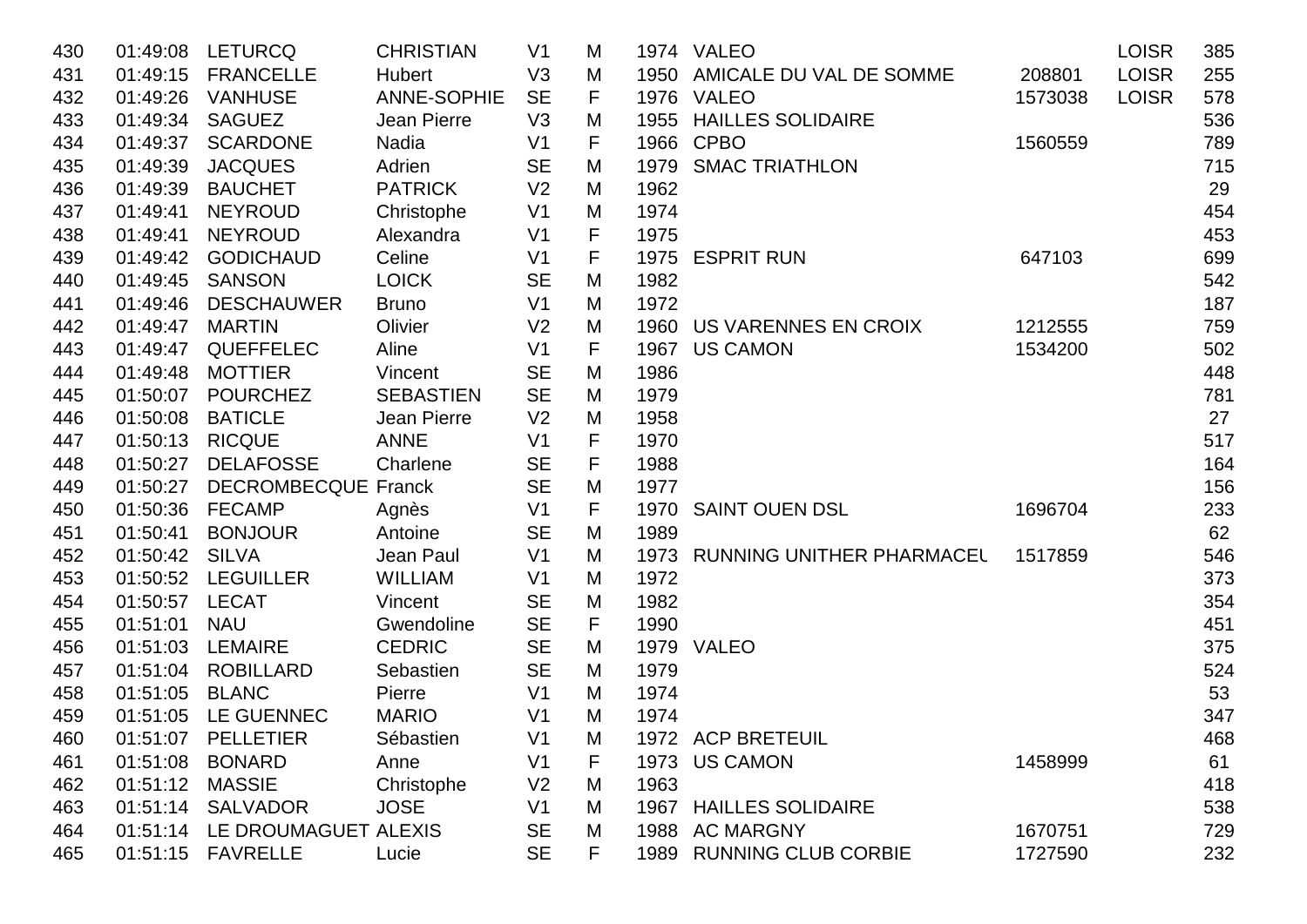| 466 | 01:51:15        | <b>RODY</b>                    | Jimmy            | <b>SE</b>      | M | 1981 |                               |         |              | 527 |
|-----|-----------------|--------------------------------|------------------|----------------|---|------|-------------------------------|---------|--------------|-----|
| 467 | 01:51:15        | <b>LEFERT</b>                  | <b>AGNES</b>     | <b>SE</b>      | F |      | 1982 VYTAJOG                  |         |              | 368 |
| 468 | 01:51:15        | <b>OPSOMER</b>                 | Corinne          | V <sub>1</sub> | F | 1968 | <b>VYTAJOG</b>                | 1392367 |              | 460 |
| 469 | 01:51:19        | <b>KEHREN</b>                  | Vincent          | V <sub>1</sub> | M | 1971 | RUNNING UNITHER PHARMACEL     | 1680277 |              | 720 |
| 470 | 01:51:19        | <b>ROUCHEREAU</b>              | <b>Bruno</b>     | V <sub>1</sub> | M | 1973 | <b>US CAMON</b>               | 1651809 |              | 532 |
| 471 | 01:51:19        | <b>DEBEAUVAIS</b>              | <b>CHRISTIAN</b> | V <sub>3</sub> | M | 1951 | AMICALE DU VAL DE SOMME       | 1062612 | <b>LOISR</b> | 146 |
| 472 | 01:51:21        | <b>DELCROS</b>                 | <b>CRISTELE</b>  | V <sub>1</sub> | F | 1968 | <b>US CAMON</b>               | 1267588 | <b>COMP</b>  | 667 |
| 473 | 01:51:22        | <b>SEIGNEUR</b>                | Anthony          | <b>SE</b>      | M | 1979 |                               |         |              | 790 |
| 474 | 01:51:26        | <b>COURTOIS</b>                | Catherine        | V <sub>1</sub> | F |      | 1968 VYTAJOG                  | 1722995 |              | 130 |
| 475 | 01:51:33        | <b>DUMUR</b>                   | Stephanie        | <b>SE</b>      | F |      | 1977 RUNNING CLUB CORBIE      | 617276  |              | 219 |
| 476 | 01:51:34        | MATTARD                        | Francois         | <b>SE</b>      | M | 1979 |                               |         |              | 419 |
| 477 | 01:51:40        | <b>ROSAN</b>                   | <b>Didier</b>    | V <sub>1</sub> | M | 1966 |                               |         |              | 531 |
| 478 | 01:51:43        | <b>DRIESSENS</b>               | <b>TOM</b>       | <b>SE</b>      | M | 1979 |                               |         |              | 211 |
| 479 | 01:51:50        | <b>TUVACHE</b>                 | <b>Bertrand</b>  | V <sub>1</sub> | M | 1975 |                               |         |              | 572 |
| 480 | 01:51:50        | <b>DEBRAY</b>                  | Stephane         | V <sub>1</sub> | M |      | 1972 PROCTER ET GAMBLE AMIENS |         |              | 152 |
| 481 | 01:51:54        | <b>BAUDOUIN</b>                | <b>ELODIE</b>    | ES             | F | 1993 |                               |         |              | 31  |
| 482 | 01:51:58        | <b>MENOUER</b>                 | <b>Mathias</b>   | <b>SE</b>      | M | 1987 |                               |         |              | 762 |
| 483 | 01:51:58        | VAN DE MOORTEL STEPHANE        |                  | V <sub>1</sub> | M |      | 1972 VYTAJOG                  |         |              | 574 |
| 484 | 01:52:00        | <b>BECU</b>                    | Laurent          | V <sub>2</sub> | M | 1964 |                               |         |              | 35  |
| 485 | 01:52:10        | <b>L'HERRANT</b>               | Gwen             | V <sub>1</sub> | M |      | 1974 LES POUTRES BRETONNES    |         |              | 332 |
| 486 | 01:52:11        | <b>QUIN ORE</b>                | Orbélinda        | ES             | F | 1993 |                               |         |              | 503 |
| 487 | 01:52:12        | <b>DROUARD</b>                 | Yohan            | <b>SE</b>      | M | 1987 |                               |         |              | 676 |
| 488 | 01:52:14        | <b>DEBRAY</b>                  | <b>FABRICE</b>   | V <sub>1</sub> | M | 1970 |                               |         |              | 150 |
| 489 | 01:52:16        | <b>CARPENTIER</b>              | <b>Thierry</b>   | V <sub>1</sub> | M |      | 1970 ASEC80                   | 1528194 |              | 96  |
| 490 | 01:52:16        | <b>GROSSETETE</b>              | <b>PHILIPPE</b>  | V <sub>1</sub> | M | 1967 | <b>COS CAP</b>                |         |              | 283 |
| 491 | 01:52:17        | <b>CHAILLOU</b>                | Christophe       | V <sub>1</sub> | M | 1972 |                               |         |              | 644 |
| 492 | 01:52:19        | <b>BLOT</b>                    | Eloi             | V <sub>1</sub> | M | 1967 |                               |         |              | 619 |
| 493 | 01:52:23        | <b>PATRY</b>                   | David            | V <sub>1</sub> | M | 1975 |                               |         |              | 771 |
| 494 | 01:52:24        | <b>VITASSE</b>                 | <b>SEBASTIEN</b> | V <sub>1</sub> | M | 1972 |                               |         |              | 588 |
| 495 | 01:52:30        | <b>ALLONNEAU</b>               | Jean Marie       | V3             | M |      | 1952 AMICALE DU VAL DE SOMME  | 1650412 | <b>LOISR</b> | 10  |
| 496 |                 | 01:52:32 GAILLIEN              | <b>MATHIEU</b>   | <b>SE</b>      | M | 1980 |                               |         |              | 262 |
| 497 | 01:52:32        | <b>GREVIN</b>                  | <b>EVIE</b>      | <b>SE</b>      | F |      | 1983 HAILLES SOLIDAIRE        |         |              | 280 |
| 498 | 01:52:34 FIOLET |                                | <b>BEATRICE</b>  | V <sub>2</sub> | F |      | 1962 AMICALE DU VAL DE SOMME  | 1063342 | <b>COMP</b>  | 690 |
| 499 | 01:52:40        | <b>PERON</b>                   | Yannick          | V <sub>3</sub> | M |      | 1954 AMICALE DU VAL DE SOMME  | 1546118 | <b>LOISR</b> | 472 |
| 500 | 01:52:41        | <b>DENIS-DESLANDE Séverine</b> |                  | <b>SE</b>      | F | 1979 | <b>US CAMON</b>               | 1744303 |              | 181 |
| 501 | 01:52:52        | <b>TARLIER</b>                 | <b>REMY</b>      | V <sub>1</sub> | М | 1971 |                               |         |              | 558 |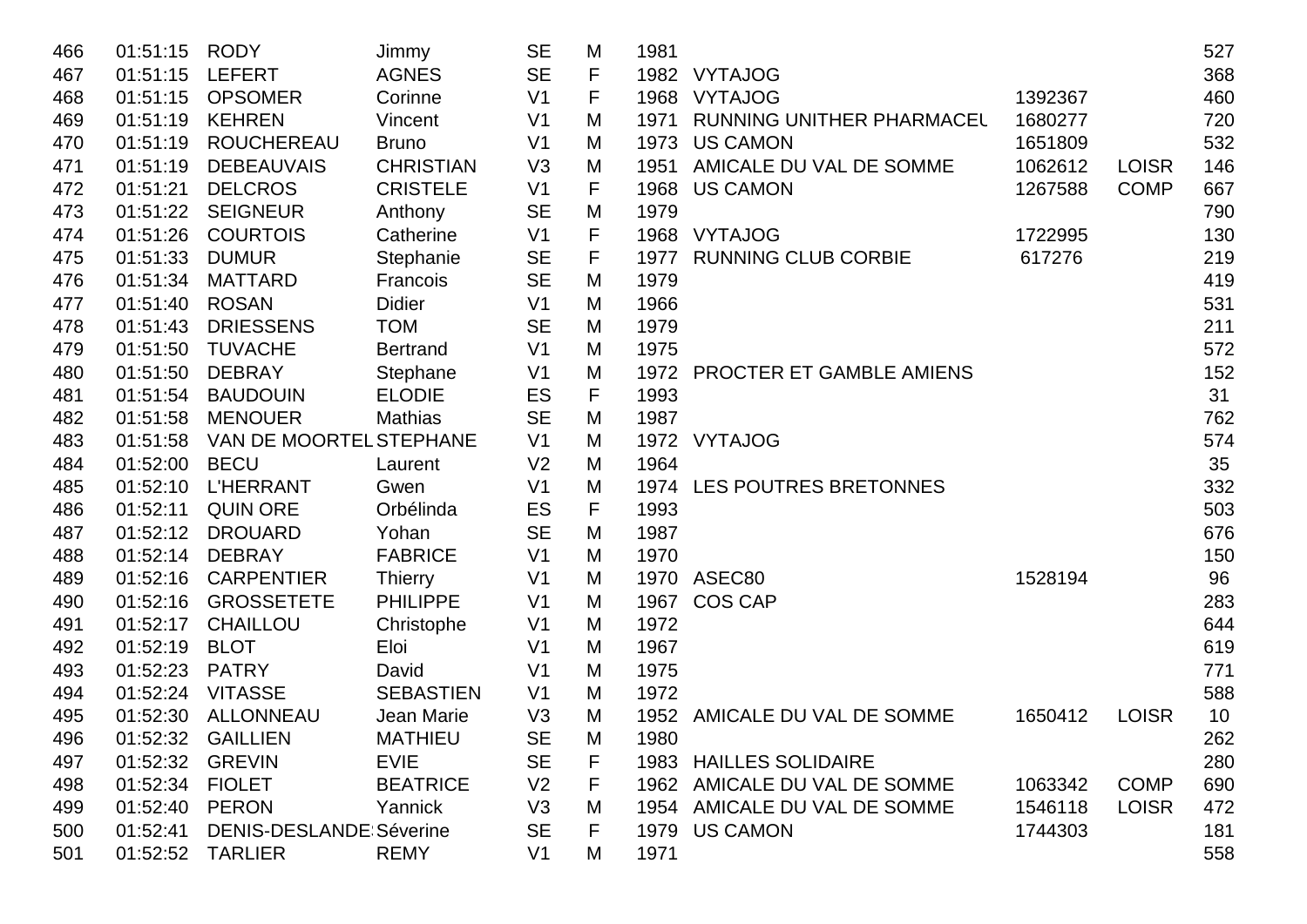| 502 | 01:52:59 | <b>BRICHE</b>       | <b>Bruno</b>        | V <sub>1</sub> | M | 1970 | <b>COURIR A VILLERS</b>          |         |              | 76  |
|-----|----------|---------------------|---------------------|----------------|---|------|----------------------------------|---------|--------------|-----|
| 503 | 01:53:00 | <b>MONTARIOL</b>    | Philippe            | V <sub>2</sub> | M | 1956 | AMICALE DU VAL DE SOMME          | 1555733 | <b>LOISR</b> | 438 |
| 504 | 01:53:02 | <b>SARDA</b>        | <b>MICHEL</b>       | V <sub>3</sub> | M | 1953 |                                  |         |              | 543 |
| 505 | 01:53:03 | <b>POUSSET</b>      | <b>PATRICE</b>      | V <sub>2</sub> | M | 1958 | AMICALE DU VAL DE SOMME          | 1650344 | <b>COMP</b>  | 493 |
| 506 | 01:53:03 | <b>LEQUET</b>       | <b>ISABEL</b>       | V <sub>1</sub> | F | 1972 | <b>ASG GAUCHY</b>                | 1438684 | <b>COMP</b>  | 380 |
| 507 | 01:53:07 | <b>ROYER</b>        | Eric                | V <sub>1</sub> | M | 1967 |                                  |         |              | 533 |
| 508 | 01:53:19 | ANDRIANANTOANI Joël |                     | V <sub>2</sub> | M | 1961 |                                  |         |              | 14  |
| 509 | 01:53:20 | <b>STAES</b>        | Xavier              | V <sub>2</sub> | M | 1961 | <b>VYTAJOG</b>                   | 1384716 |              | 550 |
| 510 | 01:53:22 | <b>CORROYER</b>     | Pascal              | <b>SE</b>      | M | 1979 |                                  |         |              | 648 |
| 511 | 01:53:22 | <b>BISSIERE</b>     | <b>SARAH</b>        | <b>SE</b>      | F | 1977 | AMICALE DU VAL DE SOMME          | 1575525 | <b>LOISR</b> | 50  |
| 512 | 01:53:28 | <b>KESSLER</b>      | <b>CHRISTIAN</b>    | V <sub>3</sub> | M | 1955 |                                  |         |              | 329 |
| 513 | 01:53:33 | <b>DALBART</b>      | <b>Nicolas</b>      | <b>SE</b>      | M | 1978 |                                  |         |              | 137 |
| 514 | 01:53:33 | <b>COURCOL</b>      | Julie               | <b>SE</b>      | F | 1981 |                                  |         |              | 128 |
| 515 | 01:53:35 | <b>ISTRIA</b>       | <b>JOHANN</b>       | <b>SE</b>      | M | 1977 |                                  |         |              | 714 |
| 516 | 01:53:38 | <b>MICHAU</b>       | Emmanuel            | V <sub>1</sub> | M | 1970 | <b>ES MERSEN</b>                 | 1662143 |              | 424 |
| 517 | 01:53:42 | <b>DOUCHET</b>      | Dominique           | V <sub>2</sub> | M | 1958 | <b>RUNNING CLUB CORBIE</b>       | 1743608 |              | 207 |
| 518 | 01:53:46 | <b>RODRIGEZ</b>     | <b>JEAN-FRANCOI</b> | V3             | M | 1955 | <b>RUNNING UNITHER PHARMACEL</b> | 1178556 | <b>LOISR</b> | 525 |
| 519 | 01:53:49 | <b>MARECHAL</b>     | Aurelien            | <b>SE</b>      | M | 1984 |                                  |         |              | 409 |
| 520 | 01:53:49 | <b>MARECHAL</b>     | Céline              | <b>SE</b>      | F | 1982 |                                  |         |              | 410 |
| 521 | 01:53:50 | <b>GRET</b>         | <b>AURELIEN</b>     | <b>SE</b>      | M | 1978 |                                  |         |              | 279 |
| 522 | 01:53:53 | <b>PETIT</b>        | <b>PIERRINE</b>     | <b>SE</b>      | F | 1986 | RUNNING UNITHER PHARMACEL        | 1394636 | <b>LOISR</b> | 476 |
| 523 | 01:53:54 | <b>FOURNIER</b>     | Joselito            | V <sub>1</sub> | M | 1966 |                                  |         |              | 249 |
| 524 | 01:53:54 | <b>LECLERCQ</b>     | Maité               | V <sub>1</sub> | F | 1975 | <b>RUNNING CLUB CORBIE</b>       | 752244  |              | 361 |
| 525 | 01:53:54 | <b>DENANCY</b>      | Alberic             | V <sub>2</sub> | M | 1956 |                                  |         |              | 179 |
| 526 | 01:53:54 | <b>LECLERCQ</b>     | Romaric             | <b>SE</b>      | M | 1979 |                                  |         |              | 732 |
| 527 | 01:53:56 | <b>CAMI</b>         | Mélanie             | <b>SE</b>      | F | 1978 | AMICALE DU VAL DE SOMME          | 1509768 | <b>LOISR</b> | 88  |
| 528 | 01:54:05 | <b>PERDU</b>        | <b>MARIANNE</b>     | <b>SE</b>      | F | 1989 |                                  |         |              | 470 |
| 529 | 01:54:11 | <b>WARMEL</b>       | <b>PASCAL</b>       | V <sub>2</sub> | M | 1960 |                                  |         |              | 591 |
| 530 | 01:54:19 | <b>BORDREZ</b>      | <b>BEATRICE</b>     | V <sub>3</sub> | F | 1952 |                                  |         |              | 66  |
| 531 | 01:54:30 | <b>AISSAOUI</b>     | <b>RACHID</b>       | V <sub>1</sub> | M | 1974 |                                  |         |              | 8   |
| 532 | 01:54:34 | <b>SANNIER</b>      | Pascal              | V <sub>1</sub> | M | 1967 |                                  |         |              | 541 |
| 533 | 01:54:34 | <b>CARPENTIER</b>   | Carine              | V <sub>1</sub> | F |      | 1972 ASEC80                      | 1660558 |              | 95  |
| 534 | 01:54:35 | <b>DELATTRE</b>     | <b>Benoit</b>       | V <sub>1</sub> | M |      | 1970 ASEC                        | 1656706 |              | 170 |
| 535 | 01:54:41 | <b>GALAND</b>       | Sandra              | <b>SE</b>      | F |      | 1979 ASEC80                      | 1569447 |              | 696 |
| 536 | 01:54:48 | <b>MARTIN</b>       | <b>LAURENT</b>      | <b>SE</b>      | M | 1979 |                                  |         |              | 415 |
| 537 | 01:54:57 | VANDEVELDE          | <b>ASTRID</b>       | V <sub>1</sub> | F | 1968 |                                  |         |              | 577 |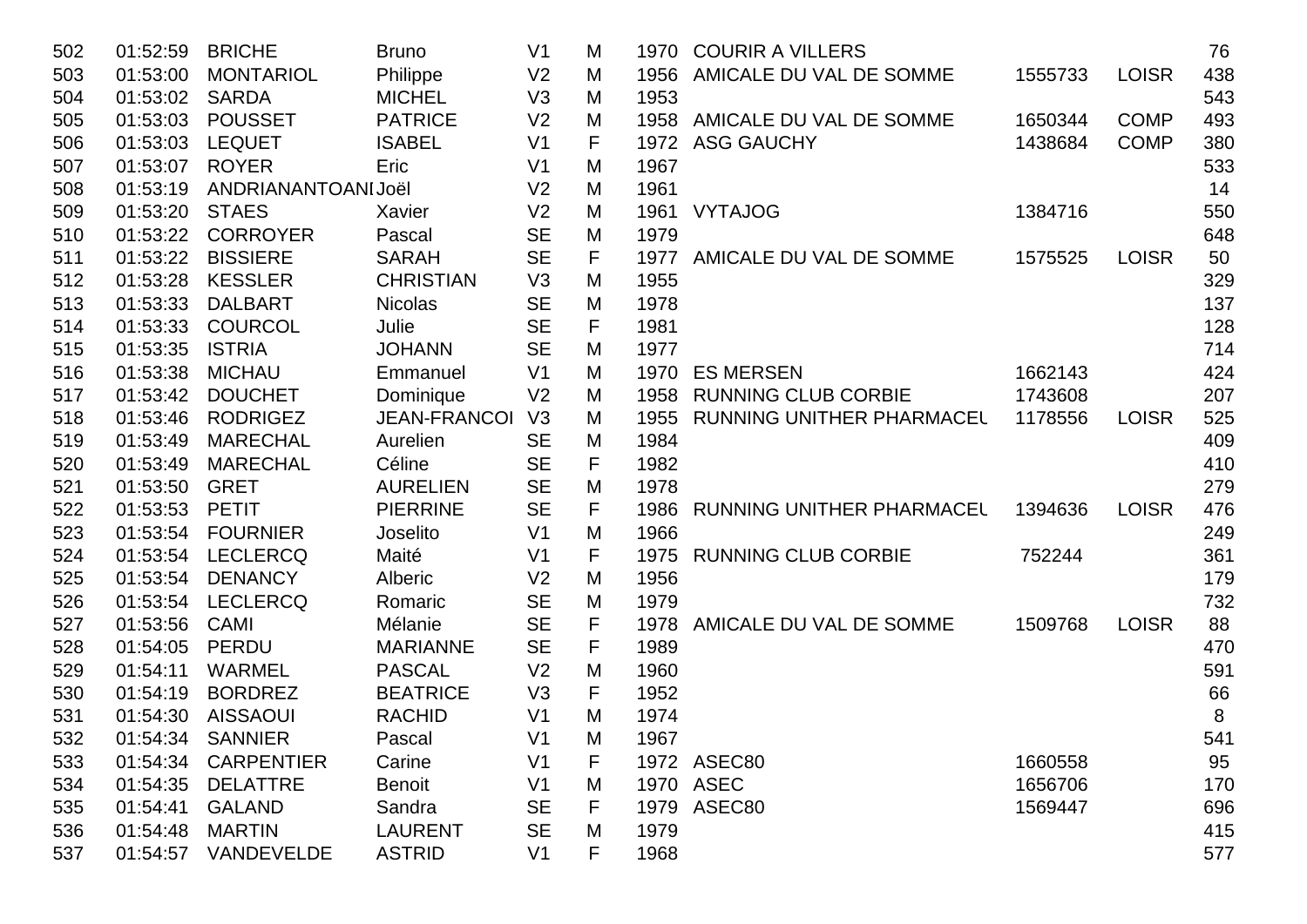| 538 | 01:55:05 | <b>CHRETIEN</b>   | <b>Patrick</b>    | V3             | M           |      | 1954 VYTAJOG                 |         |              | 111            |
|-----|----------|-------------------|-------------------|----------------|-------------|------|------------------------------|---------|--------------|----------------|
| 539 | 01:55:07 | <b>HOORNAERT</b>  | Vincent           | <b>SE</b>      | M           |      | 1976 AMICALE DU VAL DE SOMME | 1625941 | <b>LOISR</b> | 311            |
| 540 | 01:55:08 | <b>GROSSI</b>     | Sophie            | V <sub>1</sub> | F           | 1967 | <b>VYTAJOG</b>               | 1531258 |              | 284            |
| 541 | 01:55:12 | <b>BEDOT</b>      | <b>AURELIEN</b>   | <b>SE</b>      | M           | 1980 |                              |         |              | 36             |
| 542 | 01:55:13 | <b>VANDURME</b>   | <b>PHILIPPE</b>   | V <sub>2</sub> | M           |      | 1961 AMICALE DU VAL DE SOMME | 537036  | <b>LOISR</b> | 801            |
| 543 | 01:55:15 | <b>PERNEL</b>     | <b>FREDERIQUE</b> | V <sub>2</sub> | M           | 1961 | <b>SAINT OUEN DSL</b>        | 1608046 |              | 471            |
| 544 | 01:55:16 | <b>BEVILLERS</b>  | <b>MARC</b>       | V <sub>2</sub> | M           | 1963 | <b>SAINT OUEN DSL</b>        | 1608060 |              | 47             |
| 545 | 01:55:16 | <b>HANQUIER</b>   | Valerie           | V <sub>1</sub> | F           | 1969 | <b>SAINT OUEN DSL</b>        | 1616074 |              | 291            |
| 546 | 01:55:16 | <b>BOUAT</b>      | Renaud            | <b>SE</b>      | M           | 1982 |                              |         |              | 68             |
| 547 | 01:55:20 | <b>BERGER</b>     | <b>SYLVIE</b>     | V <sub>1</sub> | $\mathsf F$ |      | 1972 VYTAJOG                 |         |              | 43             |
| 548 | 01:55:33 | <b>JUMEL</b>      | Hervé             | V <sub>1</sub> | M           | 1969 |                              |         |              | 327            |
| 549 | 01:55:47 | <b>CLAISSE</b>    | <b>CHRISTIANE</b> | V3             | F           |      | 1951 VYTAJOG                 | 208803  | <b>LOISR</b> | 112            |
| 550 | 01:55:55 | <b>RIGOLLE</b>    | <b>PHILIPPE</b>   | V <sub>1</sub> | M           | 1975 |                              |         |              | 520            |
| 551 | 01:55:55 | <b>VERSTRAETE</b> | <b>Thierry</b>    | V <sub>1</sub> | M           | 1968 |                              |         |              | 584            |
| 552 | 01:55:59 | <b>TAVERNIER</b>  | <b>STEPHANE</b>   | <b>SE</b>      | M           | 1980 |                              |         |              | 559            |
| 553 | 01:56:00 | <b>DEBLOOS</b>    | <b>JOHANNA</b>    | <b>SE</b>      | F           | 1986 | <b>MONTDIDIER ATHLETIX</b>   | 1463339 | <b>LOISR</b> | 149            |
| 554 | 01:56:01 | <b>GERVOISE</b>   | <b>DANY</b>       | <b>SE</b>      | F           | 1976 |                              |         |              | 268            |
| 555 | 01:56:06 | LINÉ              | Hervé             | V <sub>2</sub> | M           | 1964 |                              |         |              | 388            |
| 556 | 01:56:13 | <b>TANTON</b>     | <b>BERTRAND</b>   | V <sub>1</sub> | M           | 1967 | <b>MONTDIDIER ATHLETIX</b>   | 1463340 | <b>LOISR</b> | 557            |
| 557 | 01:56:15 | <b>MUCHEMBLED</b> | <b>JEREMY</b>     | <b>SE</b>      | M           | 1979 | AMICALE DU VAL DE SOMME      | 1651641 | <b>LOISR</b> | 450            |
| 558 | 01:56:22 | <b>DELAVENNE</b>  | <b>AUDE MARIE</b> | V <sub>1</sub> | F           |      | 1971 VYTAJOG                 | 1666452 | <b>LOISR</b> | 172            |
| 559 | 01:56:24 | WATTEAU           | <b>LAURENT</b>    | V <sub>2</sub> | M           | 1965 | <b>VYTAJOG</b>               | 1481724 | <b>LOISR</b> | 593            |
| 560 | 01:56:28 | <b>FILIPOWSKI</b> | Marie             | V <sub>2</sub> | F           | 1963 |                              |         |              | 236            |
| 561 | 01:56:28 | <b>LOUVET</b>     | Laurent           | V <sub>1</sub> | M           | 1970 |                              |         |              | 398            |
| 562 | 01:56:30 | <b>LEROY</b>      | <b>LAURENT</b>    | V <sub>1</sub> | M           | 1972 | <b>AMIENS UC</b>             | 1650005 | <b>LOISR</b> | 381            |
| 563 | 01:56:33 | <b>LECOMTE</b>    | Christian         | V <sub>2</sub> | M           | 1956 |                              |         |              | 362            |
| 564 | 01:56:33 | <b>BARTHELEMY</b> | <b>BENOIT</b>     | V <sub>1</sub> | M           | 1971 | AMICALE DU VAL DE SOMME      | 1650837 | <b>LOISR</b> | 26             |
| 565 | 01:56:35 | <b>DELILLE</b>    | Loïc              | JU             | M           | 1996 | <b>ENSEMBLE POUR CHLOE</b>   |         |              | 175            |
| 566 | 01:56:36 | <b>BERNARD</b>    | <b>ALBAN</b>      | V <sub>1</sub> | M           | 1970 |                              |         |              | 44             |
| 567 | 01:56:50 | <b>ACCART</b>     | Sophie            | V <sub>1</sub> | $\mathsf F$ |      | 1972 RUNNING CLUB CORBIE     | 1691936 |              | $\overline{7}$ |
| 568 |          | 01:56:51 RAKOWSKI | Valérie Anne      | <b>SE</b>      | F.          | 1990 |                              |         |              | 508            |
| 569 | 01:56:51 | <b>GRANDJEAN</b>  | <b>JACKIE</b>     | V <sub>2</sub> | М           | 1965 |                              |         |              | 276            |
| 570 | 01:56:56 | <b>LEMAIRE</b>    | <b>LAETITIA</b>   | <b>SE</b>      | F           | 1977 |                              |         |              | 376            |
| 571 | 01:56:57 | <b>FERNANDEZ</b>  | <b>Isaias</b>     | V <sub>2</sub> | M           | 1965 |                              |         |              | 234            |
| 572 | 01:56:59 | <b>GEORGES</b>    | <b>SEBASTIEN</b>  | <b>SE</b>      | M           | 1978 | AMICALE DU VAL DE SOMME      | 1747675 | <b>LOISR</b> | 266            |
| 573 | 01:57:06 | <b>BAYARD</b>     | Frederic          | <b>SE</b>      | M           | 1977 | <b>VYTAJOG</b>               | 1485169 |              | 32             |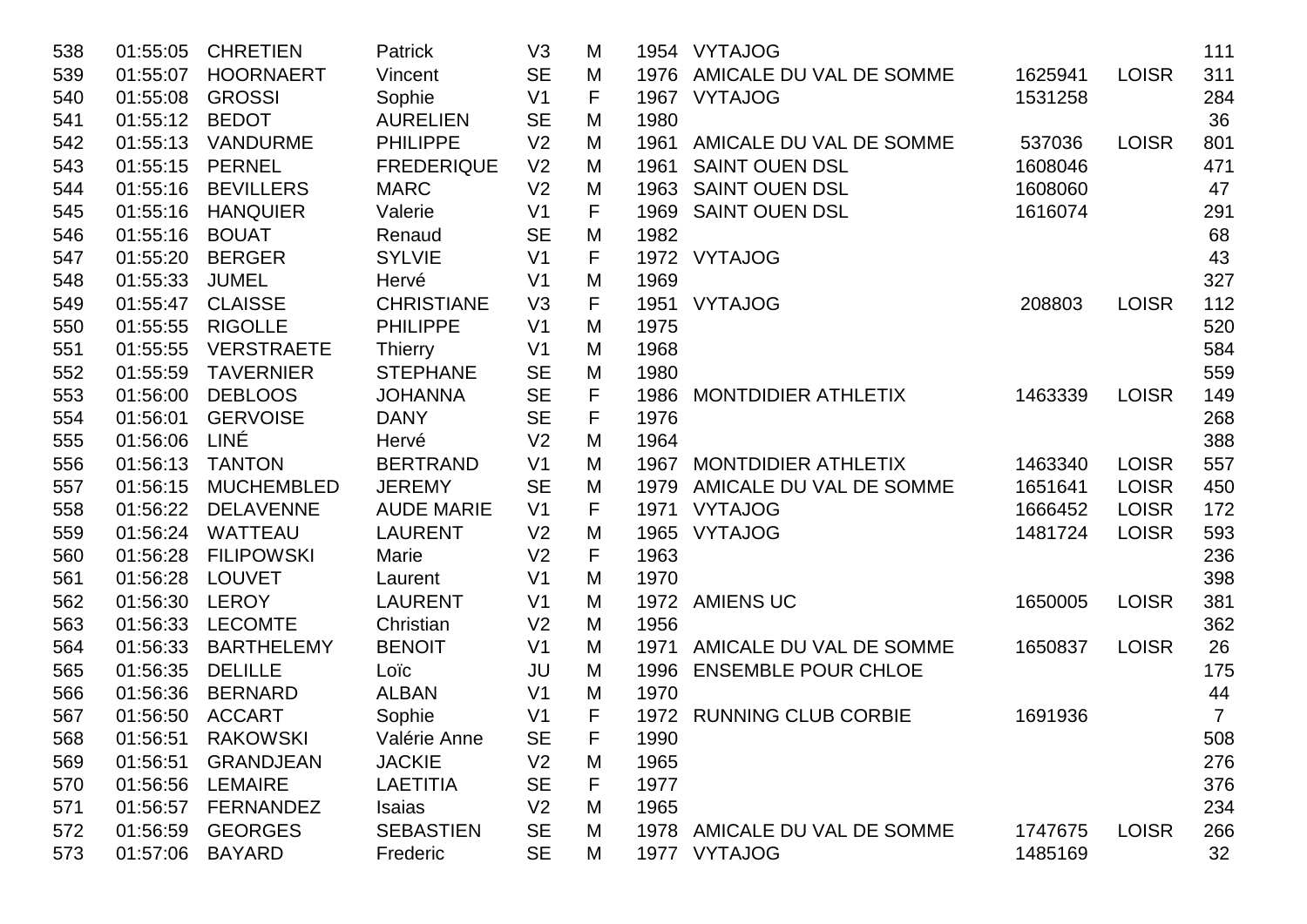| 574 | 01:57:18 | <b>RICHARD</b>             | Catherine        | V <sub>1</sub> | F | 1970 |                                    |         |              | 514 |
|-----|----------|----------------------------|------------------|----------------|---|------|------------------------------------|---------|--------------|-----|
| 575 | 01:57:22 | <b>DELIMAUGES</b>          | Sandrine         | <b>SE</b>      | F | 1977 |                                    |         |              | 669 |
| 576 | 01:57:30 | <b>CANNECON</b>            | Fabrice          | <b>SE</b>      | M |      | 1976 AMIENS UC                     | 1701344 |              | 90  |
| 577 | 01:57:30 | <b>CAILLIAUX</b>           | <b>MYRIAM</b>    | V <sub>1</sub> | F | 1972 | <b>AMIENS UC</b>                   |         |              | 87  |
| 578 | 01:57:34 | <b>JACQUET</b>             | Amandine         | <b>SE</b>      | F | 1989 |                                    |         |              | 716 |
| 579 | 01:57:38 | <b>MAUBERT</b>             | Franck           | V <sub>1</sub> | M | 1967 |                                    |         |              | 760 |
| 580 | 01:57:40 | <b>PORTES</b>              | Louis José       | V3             | M | 1946 | <b>COURIR A ABBEVILLE</b>          | 1212004 |              | 779 |
| 581 | 01:57:54 | FRAGA DE OLIVEII Stéphanie |                  | <b>SE</b>      | F |      | 1982 AMICALE DU VAL DE SOMME       | 1462410 | <b>LOISR</b> | 254 |
| 582 | 01:57:58 | <b>LECOMTE</b>             | Sylvia           | <b>SE</b>      | F |      | 1981 LES FOULEES DOULLENAISES      |         |              | 363 |
| 583 | 01:58:02 | <b>MONCHET</b>             | <b>Nicolas</b>   | <b>SE</b>      | M | 1978 |                                    |         |              | 437 |
| 584 | 01:58:10 | <b>RICHARD</b>             | <b>ISABELLE</b>  | V <sub>1</sub> | F | 1969 | <b>US CAMON</b>                    | 1308279 | <b>LOISR</b> | 784 |
| 585 | 01:58:21 | <b>CUVILLIER</b>           | Clément          | <b>SE</b>      | M | 1985 |                                    |         |              | 653 |
| 586 | 01:58:24 | <b>PIGNON</b>              | <b>PATRICK</b>   | V <sub>2</sub> | M | 1963 | AMICALE DU VAL DE SOMME            | 1248499 | <b>LOISR</b> | 776 |
| 587 | 01:58:28 | <b>DAVID</b>               | <b>PETER</b>     | V3             | M | 1952 |                                    |         |              | 142 |
| 588 | 01:58:28 | <b>MORVILLERS</b>          | Francis          | V3             | M | 1948 | AMICALE DU VAL DE SOMME            | 1642702 | <b>LOISR</b> | 447 |
| 589 | 01:58:28 | <b>DOS SANTOS</b>          | <b>VALERIE</b>   | V <sub>1</sub> | F | 1970 |                                    |         |              | 204 |
| 590 | 01:58:38 | <b>PINAUD</b>              | <b>Benoit</b>    | V <sub>2</sub> | M |      | 1962 VYTA JOG                      |         |              | 483 |
| 591 | 01:58:41 | <b>BOIBESSOT</b>           | Arnaud           | V <sub>1</sub> | M | 1972 |                                    |         |              | 367 |
| 592 | 01:58:42 | <b>DECLE</b>               | <b>CLAUDINE</b>  | V <sub>2</sub> | F | 1960 | AMICALE DU VAL DE SOMME            | 1599459 | <b>LOISR</b> | 153 |
| 593 | 01:58:44 | <b>BOURGEOIS</b>           | <b>CECILE</b>    | V <sub>2</sub> | F | 1962 | <b>VYTAJOG</b>                     |         |              | 70  |
| 594 | 01:58:45 | <b>HAYES</b>               | <b>CATHERINE</b> | V <sub>2</sub> | F |      | 1964 RUNNING CLUB BERVILLE 95      |         |              | 706 |
| 595 | 01:58:45 | <b>HAYES</b>               | <b>LAURENT</b>   | V <sub>2</sub> | M |      | 1964 RUNNING CLUB BERVILLE 95      |         |              | 707 |
| 596 | 01:58:46 | <b>BELZACKI</b>            | Céline           | V <sub>1</sub> | F | 1966 |                                    |         |              | 38  |
| 597 | 01:58:47 | <b>CANDELIER</b>           | Pascal           | V <sub>1</sub> | M | 1968 |                                    |         |              | 89  |
| 598 | 01:58:51 | <b>CASPER</b>              | <b>KARINE</b>    | V <sub>1</sub> | F | 1975 |                                    |         |              | 101 |
| 599 | 01:58:52 | SOYEZ                      | Pascal           | V <sub>2</sub> | M | 1961 | PICQUIGNY RUNNING CLUB             | 1354398 |              | 549 |
| 600 | 01:58:52 | <b>CAPART</b>              | Maryse           | V3             | F | 1954 | AMICALE DU VAL DE SOMME            | 1119810 | <b>LOISR</b> | 634 |
| 601 | 01:58:53 | <b>LOUCHEZ</b>             | Herve            | V3             | M | 1954 |                                    |         |              | 395 |
| 602 | 01:58:55 | <b>RICHE</b>               | Hélène           | <b>SE</b>      | F | 1977 | <b>COURIR A VILLERS</b>            |         |              | 516 |
| 603 | 01:58:56 | LAUNAY                     | Felicien         | <b>SE</b>      | M | 1977 |                                    |         |              | 344 |
| 604 |          | 01:58:58 PINCHON           | Gilbert          | V3             | M |      | 1946 ASSOCIATION SPORTIVE D'ESTF   | 1558580 |              | 484 |
| 605 | 01:59:02 | <b>WATTEAU</b>             | <b>PASCALE</b>   | V <sub>1</sub> | F | 1969 | <b>VYTAJOG</b>                     | 1481696 |              | 594 |
| 606 | 01:59:07 | <b>HEDIN</b>               | Isabelle         | V <sub>1</sub> | F | 1966 | <b>COURIR A ABBEVILLE</b>          | 1726307 |              | 708 |
| 607 | 01:59:07 | <b>HERMITTE</b>            | <b>LUCILE</b>    | <b>SE</b>      | F |      | 1985 AMICALE DU VAL DE SOMME       | 1656051 | <b>LOISR</b> | 300 |
| 608 | 01:59:09 | <b>HEBERT</b>              | Andre            | V <sub>1</sub> | M | 1968 | <b>COURSE A PIED BEAUVAIS OISE</b> | 1418887 |              | 295 |
| 609 | 01:59:22 | <b>DUCROCQ</b>             | Laetitia         | <b>SE</b>      | F |      | 1978 ASEC 80                       | 1660543 |              | 217 |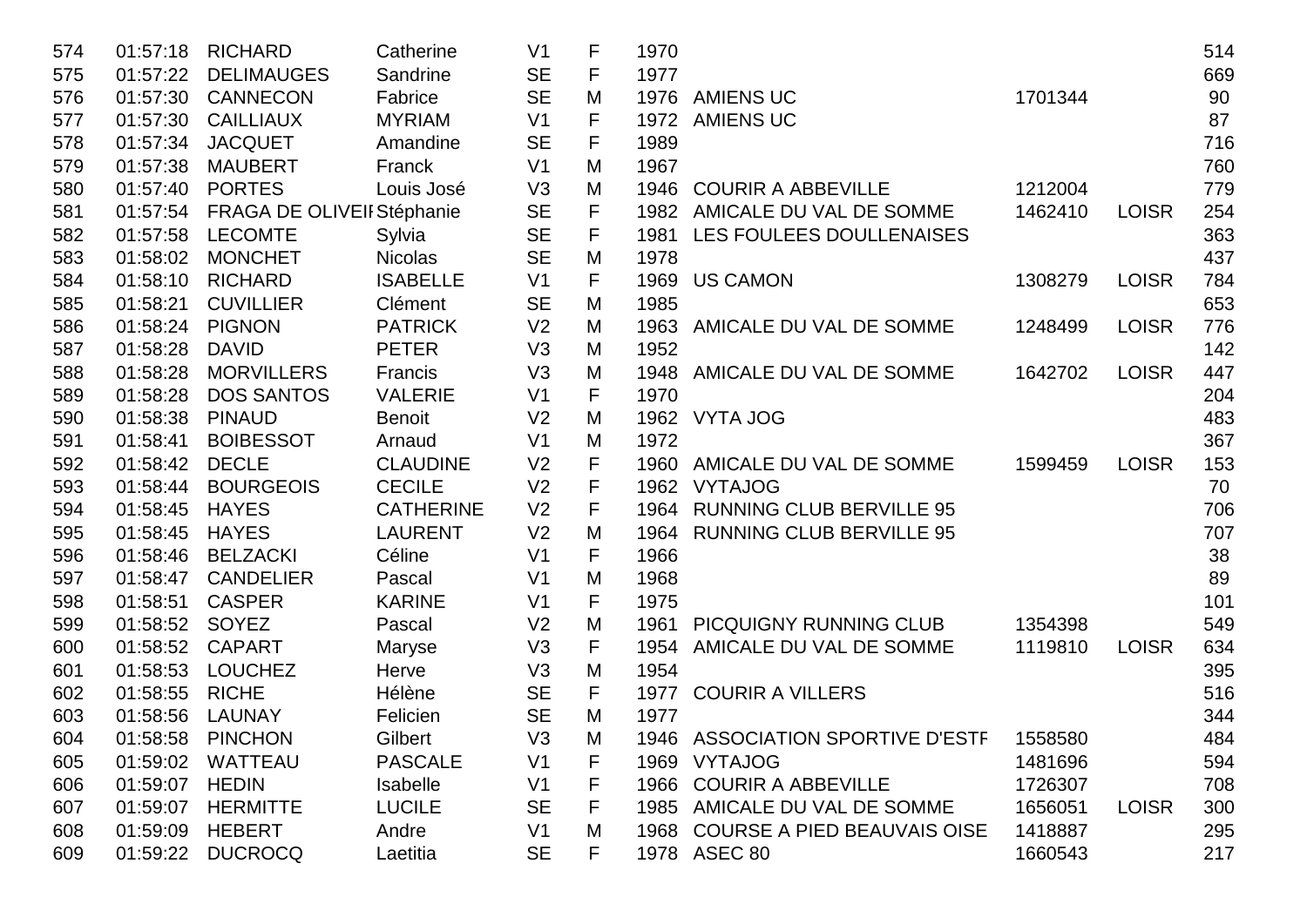| 610 | 01:59:26 | <b>FAUQUEUX</b>    | <b>CLAIRE</b>      | <b>SE</b>      | F | 1985 |                                    |         |              | 229 |
|-----|----------|--------------------|--------------------|----------------|---|------|------------------------------------|---------|--------------|-----|
| 611 | 01:59:26 | <b>DEBLOOS</b>     | Audrey             | <b>SE</b>      | F | 1986 | <b>MONTDIDIER ATHLETIX</b>         | 1394797 |              | 148 |
| 612 | 01:59:26 | <b>BALESTAN</b>    | <b>Isbelle</b>     | V <sub>1</sub> | F | 1968 | MONTDIDIER ATHLETIX                | 1235917 |              | 19  |
| 613 | 01:59:26 | <b>DESORMEAUX</b>  | Angélique          | <b>SE</b>      | F | 1982 | <b>MONTDIDIER ATHLETIX</b>         | 1394800 |              | 188 |
| 614 | 01:59:33 | <b>LEFEVRE</b>     | <b>EMELINE</b>     | <b>SE</b>      | F | 1977 | <b>VYTAJOG</b>                     |         |              | 369 |
| 615 | 01:59:39 | <b>MOREIRA</b>     | <b>CHRISTELLE</b>  | V <sub>1</sub> | F | 1974 | AMICALE DU VAL DE SOMME            | 1574377 | <b>LOISR</b> | 765 |
| 616 | 01:59:39 | <b>PRUVOST</b>     | Aurelie            | <b>SE</b>      | F | 1984 |                                    |         |              | 500 |
| 617 | 01:59:41 | <b>LAGUILLIEZ</b>  | <b>CHRISTOPHE</b>  | <b>SE</b>      | M | 1978 |                                    |         |              | 337 |
| 618 | 01:59:48 | <b>FOURNIER</b>    | <b>PIERRE</b>      | <b>SE</b>      | M | 1985 |                                    |         |              | 250 |
| 619 | 01:59:53 | <b>DUBUS</b>       | Virginie           | <b>SE</b>      | F | 1982 | <b>CPBO</b>                        | 282683  |              | 679 |
| 620 | 01:59:55 | <b>PIEAUCELLE</b>  | Justin             | <b>SE</b>      | M | 1988 | AMICALE DU VAL DE SOMME            | 1699964 | <b>LOISR</b> | 480 |
| 621 | 02:00:00 | <b>BINET</b>       | Dany               | V <sub>1</sub> | M | 1973 |                                    |         |              | 48  |
| 622 | 02:00:00 | <b>MARREC</b>      | Celine             | <b>SE</b>      | F | 1978 | <b>US CAMON</b>                    | 1721602 |              | 413 |
| 623 | 02:00:01 | <b>BAZIN</b>       | <b>STEPHANIE</b>   | <b>SE</b>      | F | 1976 |                                    |         |              | 612 |
| 624 | 02:00:04 | <b>RACINE</b>      | Agnès              | V <sub>3</sub> | F | 1954 | <b>COURIR A ABBEVILLE</b>          | 1382413 |              | 505 |
| 625 | 02:00:07 | <b>LAMBOTIN</b>    | Corine             | V <sub>2</sub> | F | 1964 | <b>MONTDIDIER ATHLETIX</b>         | 1235898 |              | 339 |
| 626 | 02:00:12 | <b>LAMBOTIN</b>    | Pascal             | V <sub>2</sub> | M | 1963 | <b>MONTDIDIER ATHLETIX</b>         | 1235896 |              | 340 |
| 627 | 02:00:12 | <b>HAMIEZ</b>      | Gregory            | V <sub>1</sub> | M | 1975 | AMICALE DU VAL DE SOMME            | 1735092 | <b>LOISR</b> | 705 |
| 628 | 02:00:19 | <b>BOUCHER</b>     | Anne-Sophie        | V <sub>1</sub> | F | 1970 | AMICALE DU VAL DE SOMME            | 1501621 | <b>LOISR</b> | 69  |
| 629 | 02:00:28 | <b>DJAROUNE</b>    | <b>FARID</b>       | V <sub>1</sub> | M | 1973 | <b>ESPRIT RUN</b>                  | 1366301 | <b>LOISR</b> | 3   |
| 630 | 02:00:29 | <b>HATTE</b>       | Anne               | V <sub>1</sub> | F | 1972 |                                    |         |              | 293 |
| 631 | 02:00:33 | <b>JOLY</b>        | <b>JEAN-PIERRE</b> | V <sub>3</sub> | M | 1952 | AMICALE DU VAL DE SOMME            | 1079158 | <b>LOISR</b> | 324 |
| 632 | 02:00:59 | <b>MONTARIOL</b>   | Sylvie             | V <sub>2</sub> | F | 1956 | AMICALE DU VAL DE SOMME            | 1555731 | <b>LOISR</b> | 439 |
| 633 | 02:01:09 | <b>BACLET</b>      | Claudine           | V <sub>1</sub> | F | 1967 | <b>COURSE A PIED BEAUVAIS OISE</b> | 1402714 |              | 17  |
| 634 | 02:01:10 | <b>BANCE</b>       | Thierry            | V <sub>2</sub> | M | 1965 | <b>COURSE A PIED BEAUVAIS OISE</b> | 1570189 |              | 608 |
| 635 | 02:01:14 | <b>DAVID</b>       | Philippe           | V <sub>2</sub> | M | 1962 | <b>COURSE A PIED BEAUVAIS OISE</b> | 759353  |              | 143 |
| 636 | 02:01:15 | <b>DECELLE</b>     | Corinne            | V <sub>1</sub> | F | 1966 |                                    |         |              | 662 |
| 637 | 02:01:42 | <b>MOY</b>         | <b>PHILIPPE</b>    | V <sub>2</sub> | M | 1961 | AMICALE DU VAL DE SOMME            | 1078681 | <b>LOISR</b> | 449 |
| 638 | 02:01:49 | <b>JAN</b>         | <b>JACKY</b>       | V <sub>2</sub> | M | 1959 |                                    |         |              | 319 |
| 639 | 02:02:26 | <b>FAUQUET</b>     | Emmanuelle         | <b>SE</b>      | F | 1983 |                                    |         |              | 228 |
| 640 | 02:02:28 | <b>AMBROISE</b>    | <b>MAXIME</b>      | <b>SE</b>      | M | 1982 |                                    |         |              | 601 |
| 641 | 02:02:40 | <b>VIERSTRAETE</b> | Laurent            | V <sub>1</sub> | M | 1971 | <b>MONTDIDIER ATHLETIX</b>         | 1582675 |              | 586 |
| 642 | 02:02:43 | <b>LEGAGNEUR</b>   | <b>SEVERINE</b>    | V <sub>1</sub> | F | 1971 |                                    |         |              | 736 |
| 643 | 02:02:43 | <b>BRASSART</b>    | Katia              | V <sub>1</sub> | F | 1972 |                                    |         |              | 628 |
| 644 | 02:02:46 | <b>BALESTAN</b>    | <b>Patrick</b>     | V <sub>2</sub> | M | 1965 | <b>MONTDIDIER ATHLETIX</b>         | 1235915 |              | 21  |
| 645 | 02:02:46 | <b>LEGRIS</b>      | <b>FLAVIE</b>      | <b>SE</b>      | F | 1988 |                                    |         |              | 738 |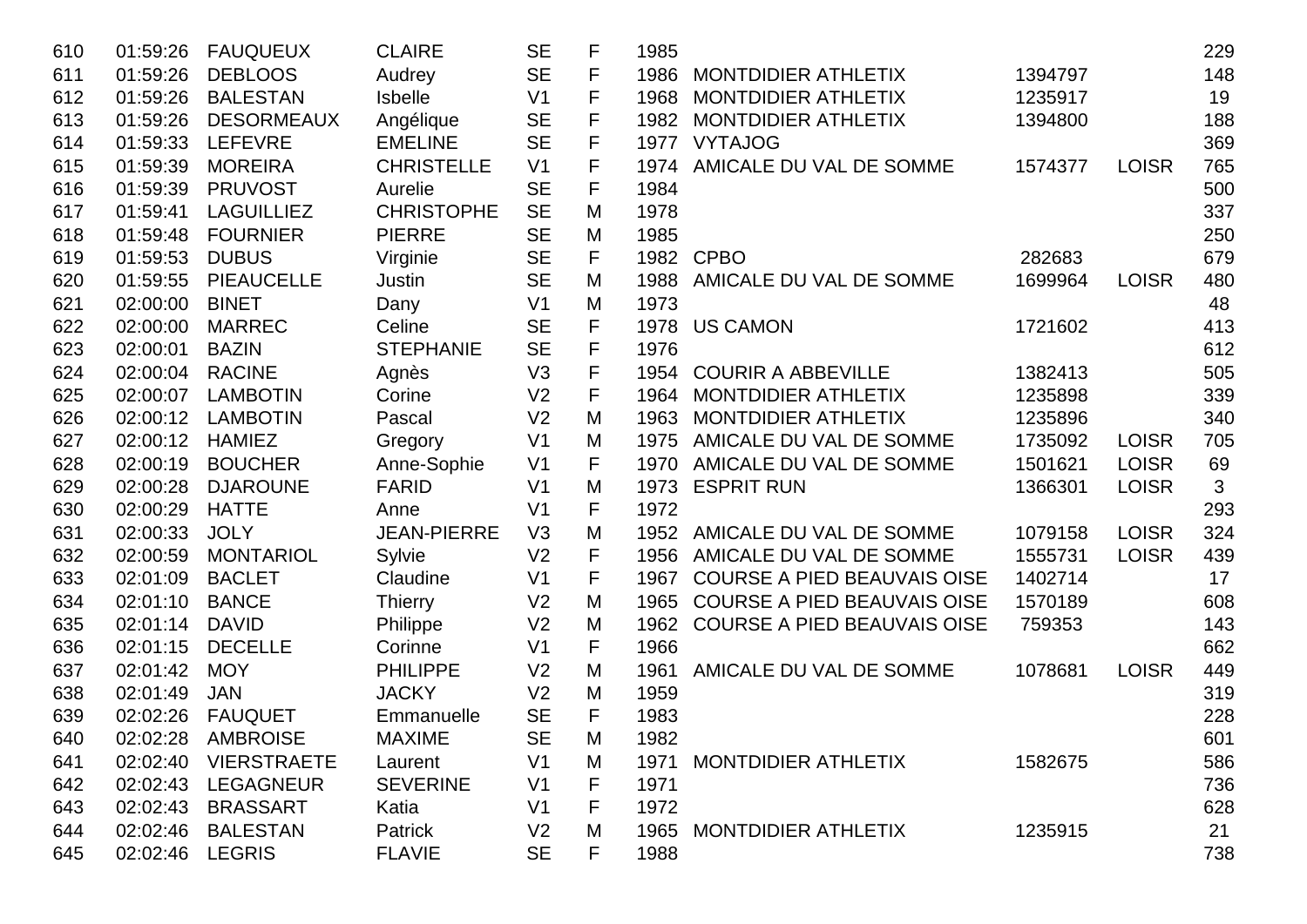| 646 | 02:03:03 | <b>BENOIT</b>        | Alexandre          | <b>SE</b>      | M | 1976 |                                    |         |              | 41  |
|-----|----------|----------------------|--------------------|----------------|---|------|------------------------------------|---------|--------------|-----|
| 647 | 02:03:06 | <b>PIDOUX</b>        | Daniel             | V3             | M | 1946 | <b>ASSOCIATION SPORTIVE D'ESTF</b> | 1639661 |              | 479 |
| 648 | 02:03:16 | <b>TRANCART</b>      | Christine          | V <sub>2</sub> | F | 1961 | <b>VYTAJOG</b>                     | 1284087 |              | 568 |
| 649 | 02:03:16 | <b>TRANCART</b>      | Philippe           | V <sub>2</sub> | M | 1960 | <b>VYTAJOG</b>                     | 1448651 |              | 569 |
| 650 | 02:03:17 | <b>BOUTOU</b>        | <b>Bertrand</b>    | V <sub>2</sub> | M | 1963 |                                    |         |              | 626 |
| 651 | 02:03:19 | <b>CREPIN</b>        | Ugo                | JU             | M | 1996 |                                    |         |              | 132 |
| 652 | 02:03:21 | <b>MOHAMED</b>       | <b>NATHALIE</b>    | V <sub>1</sub> | F | 1971 |                                    |         |              | 434 |
| 653 | 02:03:23 | <b>TUVACHE</b>       | Laurent            | V <sub>1</sub> | M | 1973 |                                    |         |              | 798 |
| 654 | 02:03:43 | <b>SEILLIER</b>      | <b>ANNE SOPHIE</b> | <b>SE</b>      | F | 1981 |                                    |         |              | 791 |
| 655 | 02:03:44 | <b>ROGER</b>         | Pierre Alexandre   | <b>SE</b>      | M | 1984 |                                    |         |              | 786 |
| 656 | 02:03:46 | <b>HODICQ</b>        | <b>VINCENT</b>     | <b>SE</b>      | M | 1983 |                                    |         |              | 306 |
| 657 | 02:03:47 | <b>PETIT</b>         | <b>DIMITRI</b>     | V <sub>1</sub> | M | 1973 |                                    |         |              | 475 |
| 658 | 02:03:51 | <b>BONNAUD</b>       | Olivier            | <b>SE</b>      | M | 1989 |                                    |         |              | 63  |
| 659 | 02:03:51 | <b>FAUX</b>          | Benjamin           | <b>SE</b>      | M | 1991 |                                    |         |              | 231 |
| 660 | 02:03:57 | <b>VINCENT</b>       | Annie              | V <sub>2</sub> | F | 1962 | <b>COURIR A ABBEVILLE</b>          | 1196325 |              | 804 |
| 661 | 02:04:00 | <b>GRATPANCHE</b>    | <b>CHANTAL</b>     | V <sub>1</sub> | F | 1969 |                                    |         |              | 702 |
| 662 | 02:04:00 | <b>DUCROCQ</b>       | <b>JEROME</b>      | V <sub>1</sub> | M | 1973 |                                    |         |              | 680 |
| 663 | 02:04:01 | <b>GEORGET</b>       | Delphine           | V <sub>2</sub> | F | 1962 | AMICALE DU VAL DE SOMME            | 1227633 | <b>LOISR</b> | 267 |
| 664 | 02:04:06 | <b>LAMENDIN</b>      | <b>JEAN-LUC</b>    | V3             | M | 1953 | <b>COS CAP</b>                     |         |              | 341 |
| 665 | 02:04:07 | <b>CHARRAUD</b>      | Delphine           | V <sub>1</sub> | F | 1972 |                                    |         |              | 107 |
| 666 | 02:04:09 | <b>FETU</b>          | Arnaud             | V <sub>1</sub> | M | 1972 |                                    |         |              | 689 |
| 667 | 02:04:10 | <b>CHIVET</b>        | <b>ANITA</b>       | V <sub>1</sub> | F | 1966 |                                    |         |              | 646 |
| 668 | 02:04:11 | <b>MINET</b>         | <b>DAVID</b>       | V <sub>1</sub> | M | 1967 | <b>USCA CHEMINOTS</b>              |         |              | 432 |
| 669 | 02:04:11 | <b>MACHARD</b>       | Michael            | <b>SE</b>      | M | 1982 |                                    |         |              | 748 |
| 670 | 02:04:12 | <b>NOURRY</b>        | <b>Beatrice</b>    | V <sub>1</sub> | F | 1972 | AMICALE DU VAL DE SOMME            | 465724  | <b>LOISR</b> | 769 |
| 671 | 02:04:15 | <b>CAILLET</b>       | <b>Jeanlouis</b>   | V <sub>1</sub> | M | 1973 | <b>RUNNING CLUB CORBIE</b>         | 1225799 |              | 86  |
| 672 | 02:04:16 | <b>RIGOLLE</b>       | <b>VALERIE</b>     | V <sub>1</sub> | F | 1975 | MONTDIDIER ATHLETIX                | 1428728 | <b>LOISR</b> | 521 |
| 673 | 02:04:17 | <b>CHESNIER</b>      | Jean Louis         | V3             | M | 1950 |                                    |         |              | 645 |
| 674 | 02:04:21 | VANDEMOERE           | <b>JOEL</b>        | <b>SE</b>      | M | 1982 |                                    |         |              | 575 |
| 675 | 02:04:22 | AMMENOUCHE           | Amine              | <b>SE</b>      | M | 1992 |                                    |         |              | 12  |
| 676 | 02:04:23 | <b>BARDET</b>        | Laurent            | V <sub>2</sub> | M |      | 1956 CS IBM NORD NORMANDIE         | 862961  |              | 609 |
| 677 | 02:04:23 | <b>BARDET</b>        | Sylvie             | V <sub>2</sub> | F | 1958 | <b>RUNNING UNITHER PHARMACEL</b>   | 1189401 |              | 610 |
| 678 | 02:04:31 | <b>BLIGNY</b>        | Patrice            | <b>SE</b>      | M | 1979 |                                    |         |              | 56  |
| 679 | 02:04:31 | <b>DEBEUGNY</b>      | Lucie              | <b>SE</b>      | F | 1983 |                                    |         |              | 147 |
| 680 | 02:04:37 | <b>DALLONGEVILLE</b> | <b>VERONIQUE</b>   | V <sub>1</sub> | F | 1966 |                                    |         |              | 655 |
| 681 | 02:05:03 | <b>MIART</b>         | <b>DOMINIQUE</b>   | V <sub>2</sub> | M | 1956 |                                    |         |              | 423 |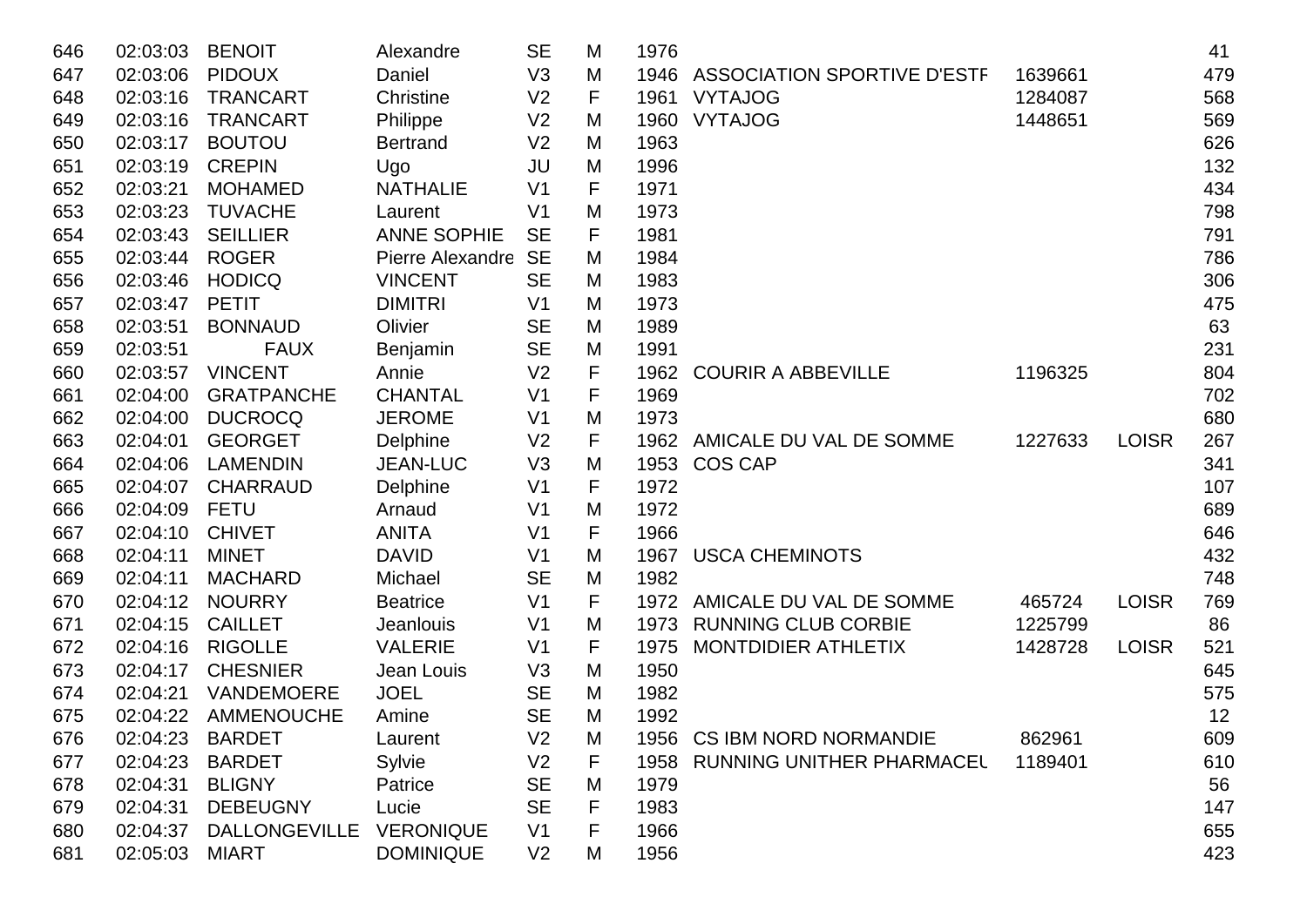| 682 | 02:05:09 | <b>VANDAMME</b>        | Christiane        | V <sub>2</sub> | F           |      | 1956 ACP BRETEUIL              |         |              | 799 |
|-----|----------|------------------------|-------------------|----------------|-------------|------|--------------------------------|---------|--------------|-----|
| 683 | 02:05:09 | <b>EVRARD</b>          | Pierre            | V <sub>1</sub> | M           | 1969 |                                |         |              | 683 |
| 684 | 02:05:10 | <b>POULAIN</b>         | <b>DANIEL</b>     | V <sub>3</sub> | M           |      | 1951 ACA BEAUVAIS              | 202032  | <b>LOISR</b> | 780 |
| 685 | 02:05:13 | VAN DE MOORTEL MELANIE |                   | V <sub>1</sub> | F           | 1975 |                                |         |              | 573 |
| 686 | 02:05:20 | <b>BELZACKI</b>        | François          | V <sub>1</sub> | M           | 1968 |                                |         |              | 39  |
| 687 | 02:05:27 | <b>DELATTRE</b>        | <b>JEAN-MARIE</b> | V3             | M           |      | 1946 AMICALE DU VAL DE SOMME   | 1062531 | <b>LOISR</b> | 666 |
| 688 | 02:05:29 | <b>PRANGERE</b>        | Celine            | V <sub>1</sub> | F           | 1971 | <b>VYTA JOG</b>                |         |              | 494 |
| 689 | 02:05:30 | <b>PRANGERE</b>        | Patrice           | V <sub>2</sub> | M           | 1962 |                                |         |              | 495 |
| 690 | 02:05:37 | <b>D'HUBERT</b>        | France            | V <sub>1</sub> | $\mathsf F$ |      | 1971 COURIR A VILLERS          |         |              | 654 |
| 691 | 02:05:37 | <b>BEAURIN</b>         | <b>DELPHINE</b>   | V <sub>1</sub> | F           |      | 1970 COURIR A VILLERS          |         |              | 33  |
| 692 | 02:05:43 | LERAT                  | <b>ISABELLE</b>   | V <sub>2</sub> | F           | 1957 | <b>USFA</b>                    | 1382001 | <b>LOISR</b> | 743 |
| 693 | 02:05:50 | <b>LEBRUN</b>          | <b>AGNES</b>      | V <sub>1</sub> | F           | 1968 |                                |         |              | 731 |
| 694 | 02:06:07 | <b>MALLET</b>          | Herve             | V <sub>1</sub> | M           | 1967 |                                |         |              | 754 |
| 695 | 02:06:13 | <b>HERPOEL</b>         | <b>MARC</b>       | V <sub>2</sub> | M           | 1957 |                                |         |              | 302 |
| 696 | 02:06:34 | <b>CLOCHETTE</b>       | <b>SOPHIE</b>     | V <sub>1</sub> | F           | 1971 | <b>US CAMON</b>                | 1521527 | <b>LOISR</b> | 114 |
| 697 | 02:06:38 | <b>BOSCHMANS</b>       | <b>AUDREY</b>     | <b>SE</b>      | F           | 1979 | RUNNING UNITHER PHARMACEL      | 1394669 | <b>LOISR</b> | 623 |
| 698 | 02:06:38 | <b>SANNIER</b>         | Christelle        | V <sub>1</sub> | F           |      | 1969 RUNNING UNITHER PHARMACEL | 1187362 |              | 540 |
| 699 | 02:06:44 | <b>DEJANCOURT</b>      | Amandine          | <b>SE</b>      | F           |      | 1983 VYTAJOG                   | 1651105 |              | 160 |
| 700 | 02:06:48 | <b>BRUNEL</b>          | Philippe          | V <sub>2</sub> | M           |      | 1964 VYTAJOG                   | 1539693 |              | 78  |
| 701 | 02:06:48 | <b>ARTUS</b>           | <b>VIRGINIE</b>   | <b>SE</b>      | F           | 1986 |                                |         |              | 605 |
| 702 | 02:06:48 | <b>LIVOYE</b>          | Sylvie            | V <sub>2</sub> | $\mathsf F$ |      | 1963 VYTAJOG                   | 1558806 |              | 390 |
| 703 | 02:06:54 | <b>DUPREY</b>          | Jessica           | <b>SE</b>      | $\mathsf F$ | 1982 |                                |         |              | 222 |
| 704 | 02:07:17 | <b>MACQUERON</b>       | <b>GILLES</b>     | V <sub>1</sub> | M           | 1970 |                                |         |              | 403 |
| 705 | 02:07:33 | <b>MELLOR</b>          | <b>DOROTHEE</b>   | V <sub>1</sub> | F           | 1974 | <b>US CAMON</b>                | 1478328 |              | 422 |
| 706 | 02:07:40 | <b>TOUBIN</b>          | Nathalie          | V <sub>2</sub> | F           | 1965 |                                |         |              | 796 |
| 707 | 02:07:52 | <b>JASMIN</b>          | <b>BLANDINE</b>   | V <sub>1</sub> | F           | 1972 |                                |         |              | 320 |
| 708 | 02:08:33 | <b>MICHEL</b>          | <b>ALINE</b>      | <b>SE</b>      | F           | 1978 |                                |         |              | 425 |
| 709 | 02:08:38 | <b>PATTE</b>           | Romain            | <b>SE</b>      | M           | 1978 | <b>ES MERSEN</b>               | 1662195 |              | 465 |
| 710 | 02:08:52 | <b>SYOEN</b>           | Annick            | V <sub>1</sub> | F           | 1967 | <b>MONTDIDIER ATHLETIX</b>     | 1743637 |              | 556 |
| 711 | 02:09:21 | <b>MARQUET</b>         | <b>MICHEL</b>     | V <sub>2</sub> | M           |      | 1960 VYTAJOG                   | 1625932 | <b>LOISR</b> | 412 |
| 712 |          | 02:09:22 DUBAELE       | Jean Marc         | V <sub>1</sub> | M           |      | 1966 COURIR AU CHU             | 1561813 |              | 212 |
| 713 | 02:09:24 | <b>PREVOST</b>         | <b>Nathalie</b>   | V <sub>1</sub> | F           | 1969 |                                |         |              | 496 |
| 714 | 02:10:01 | <b>PENNAGUER</b>       | <b>SERGE</b>      | V <sub>1</sub> | M           | 1970 |                                |         |              | 469 |
| 715 | 02:10:14 | <b>LEVIELLE</b>        | <b>STEPHANE</b>   | V <sub>1</sub> | M           |      | 1969 ENSEMBLE POUR CHLOE       |         |              | 386 |
| 716 | 02:10:34 | <b>DOUAY</b>           | <b>BENOIT</b>     | <b>SE</b>      | M           | 1978 |                                |         |              | 205 |
| 717 | 02:10:41 | <b>TOURNANT</b>        | Christine         | V <sub>2</sub> | F.          |      | 1965 ACP BRETEUIL              |         |              | 567 |